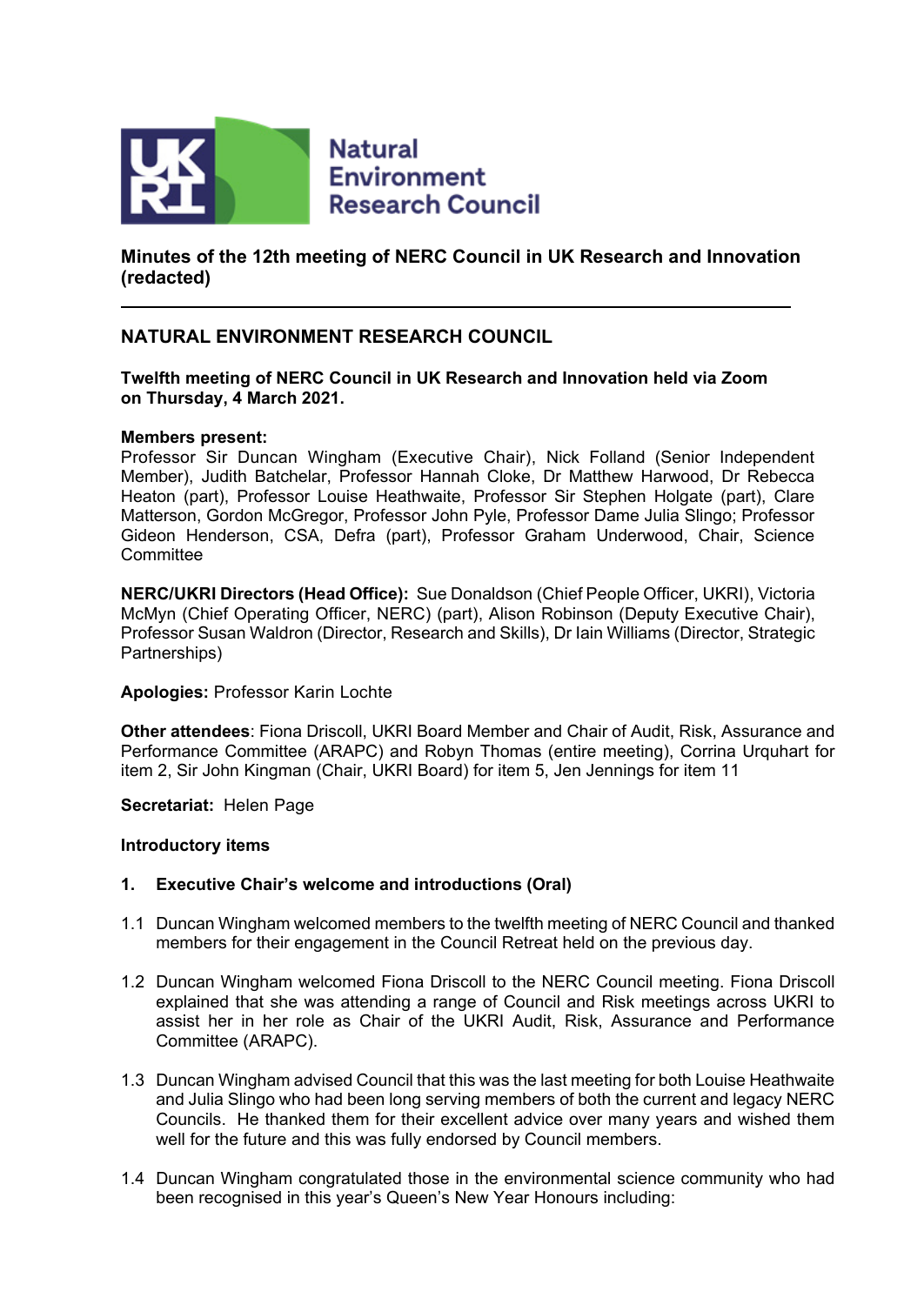- **OBE: Dr Hermione Cockburn** for services to Public Engagement science
- **OBE: Professor Lorraine Maltby,** for services to Environmental Biology, Animal and Plant Sciences
- **MBE: Christine Campbell** for services to marine science
- **MBE: Dr Alison Monaghan** for services to geology
- **MBE: Professor Mark Brandon** for his services to polar science.
- 1.5 Duncan Wingham asked members for any updates to their declared interests or any vested interests in the items being discussed today. None were declared.
- 1.6 Duncan Wingham asked members for any amendments and matters arising from the minutes of the previous meeting. No amendments were made, and the minutes of the eleventh meeting were confirmed as a good record.
- 1.7 Duncan Wingham advised that the majority of the actions listed on the Decisions and Actions paper were completed, on the forward agenda or would be covered under the Executive Chair's update.

One action remained outstanding which was the intention to meet with the Helmholtz Association which had been delayed by the pandemic. This action would remain open with a view to following it up once restrictions were lifted.

#### **2. Discussion of Council retreat outcomes (Oral/Slides)**

- 2.1 Duncan Wingham introduced this item and explained that Alison Robinson and Corrina Urquhart would now present slides which captured the key points from each of the four discussion items at the Council retreat. The summary slides have been attached to the minutes as an annex as a record of the day.
- 2.2 Council discussed the summaries of the Council retreat and the key points of the discussion are captured below.

#### 2.3 NERC Strategy

- 2.4 Council commented that there had been a wide-ranging discussion under this heading and commended the team for their useful summary. Council noted that there was no consensus of approach to map disciplines in a new NERC Strategy. There was some support for a cautious approach of including 'more science' via specific references, for example to atmospheric, environmental data, terrestrial, climate and clean air in chosen places noting that naming historical disciplines can be limiting and potentially exclude emerging science. Others felt that the current thematic approach was robust and wanted to build on the existing themes to: promote the NERC role in any Net Zero+ challenge; improve our digital offer; identify the 'pull' for environmental science at local, regional, national scales and ensure the strategy was accessible to wider stakeholders. This group viewed that adding disciplines risked narrowing and not bringing the wider community on board to deliver environmental solutions.
- 2.5 Council also noted the broader feedback on structure of a new strategy such as a preference for a longer (three years+) timeframe and that all retreat participants wanted the strategy to be NERC's front door and to 'open the way' for science communities, business and other stakeholders.
- 2.6 In discussion about the summary slides, Council added that there had been varied views on the intended audience for the strategy and whether its focus was inward or outward looking and highlighted the importance of a long-term, rather than short-term, strategy. Council noted there had been considerable change since the last Delivery Plan was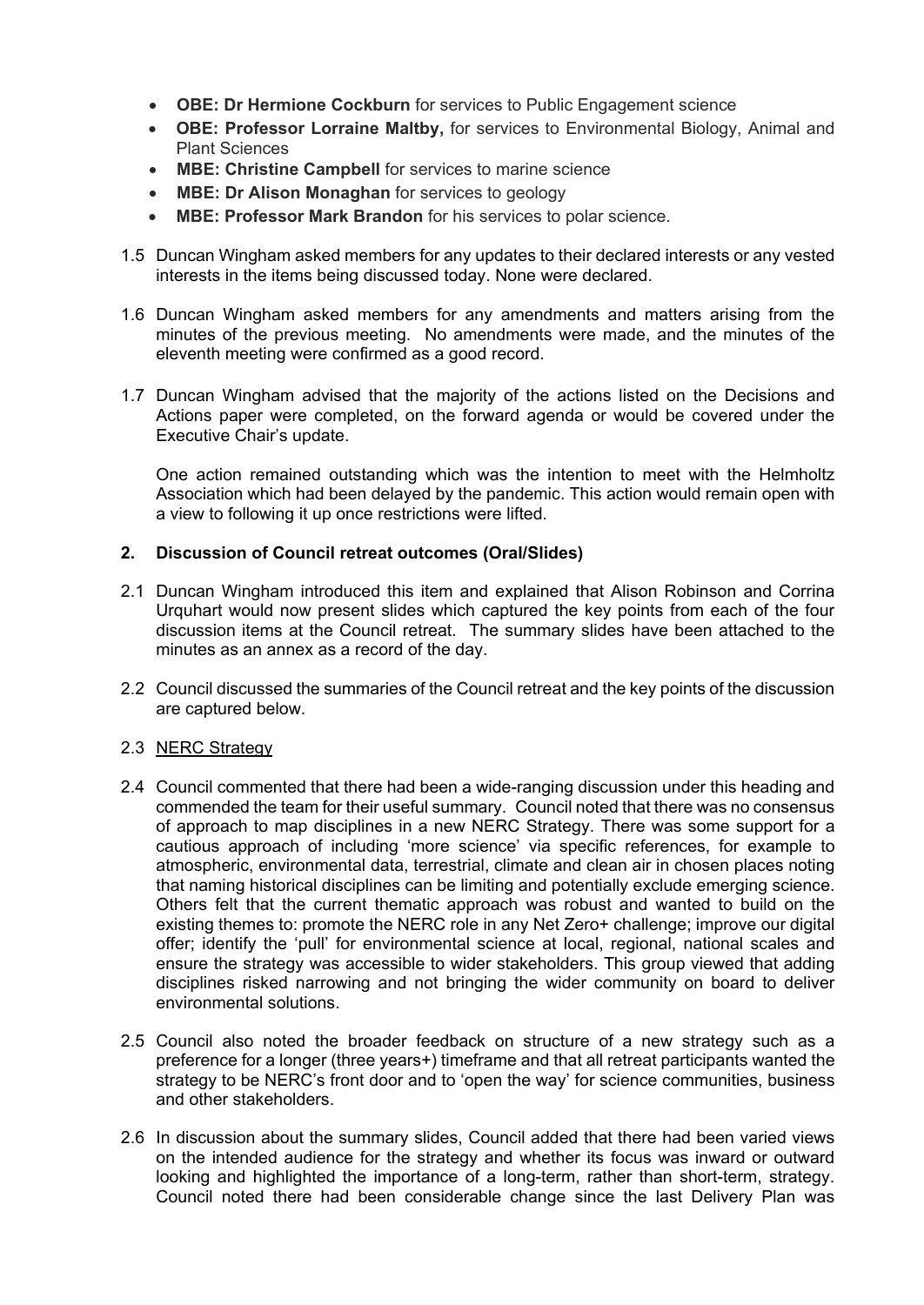produced including the commitment to net zero, increasing concern for biodiversity and the rise in digital transformation.

2.7 Duncan Wingham added that a refresh of NERC Strategy would provide the opportunity to re-balance it, adding that the Net Zero+ agenda would require collaborative working across UKRI to achieve.

#### 2.8 NERC Science: How can we create the conditions to increase world-leading, cutting edge, research in NERC Centres?

- 2.9 Council agreed that the slides provided a good summary and emphasised the importance of focusing on the new opportunities which were discussed. Council agreed with the importance of increasing world-leading research at its centres noting the synergistic link between world-leading facilities and world-leading research. The emphasis on worldleading science should not be to the detriment of developing world-leading teams. There had been positive discussion on how to improve relationships and movement between universities and centres and support for the development of senior leaders in the centres noting that leadership of NERC centres required a different approach to leadership in academia. There was discussion on supporting early career scientists with significant potential in NERC centres, recognising that what defined significant potential in the past may be different in the future. Council agreed that the requirements for NERC funding in centres should include non-science deliverables, including cultural leadership aspects to develop world-leading conditions and that some flexibility should be maintained in funding to allow freedom to pursue new ideas and directions. It was emphasised that a diversity of approaches would be needed due to the different roles of the centres.
- 2.10Duncan Wingham informed Council that the discussion at the Council retreat had allowed for a range of opinions to be considered and that this was a subject which needed further consideration.
- 2.11Gideon Henderson added that there might be lessons to be learnt from other research councils who had already been through a similar transformation.

#### 2.12NERC Community Engagement

- 2.13 Council agreed that discussion of this topic had been very broad, and this was reflected in the feedback, which did not pull-out clearly the key areas for community engagement. For example, retreat advice on what key topics to prioritise for immediate and longer-term engagement ranged from aligning engagement with the current delivery plan agenda, capitalising on post-COVID opportunities for solution-focused science, exploring novel areas, and considering research culture. The retreat advice offered on who to engage with was more consistent and focused on increasing accessibility to NERC by groups outwith our core research communities, and with those who can drive research agendas which could align with NERC and advocate for NERC - to ensure a healthy environmental science base. Advice on engagement processes was still broad but there were three core suggestions of going to the best environment for engagement, making NERC more accessible for those coming new to NERC, and capitalising on opportunities for co-creation of funding opportunities.
- 2.14Council concurred that this feedback was a comprehensive summary of this broad discussion topic and commented than an additional area might be the strategic use of partnerships, in order to reach wider audiences. Council noted that, due to the breadth of the discussions, there would need to be some separate, detailed work to review how NERC engaged the community on specific topics where there were likely to be changes in the way NERC worked, for example to ensure we were a fair, diverse, and inclusive organisation, to achieve environmental sustainability and to reduce bureaucracy in funding processes.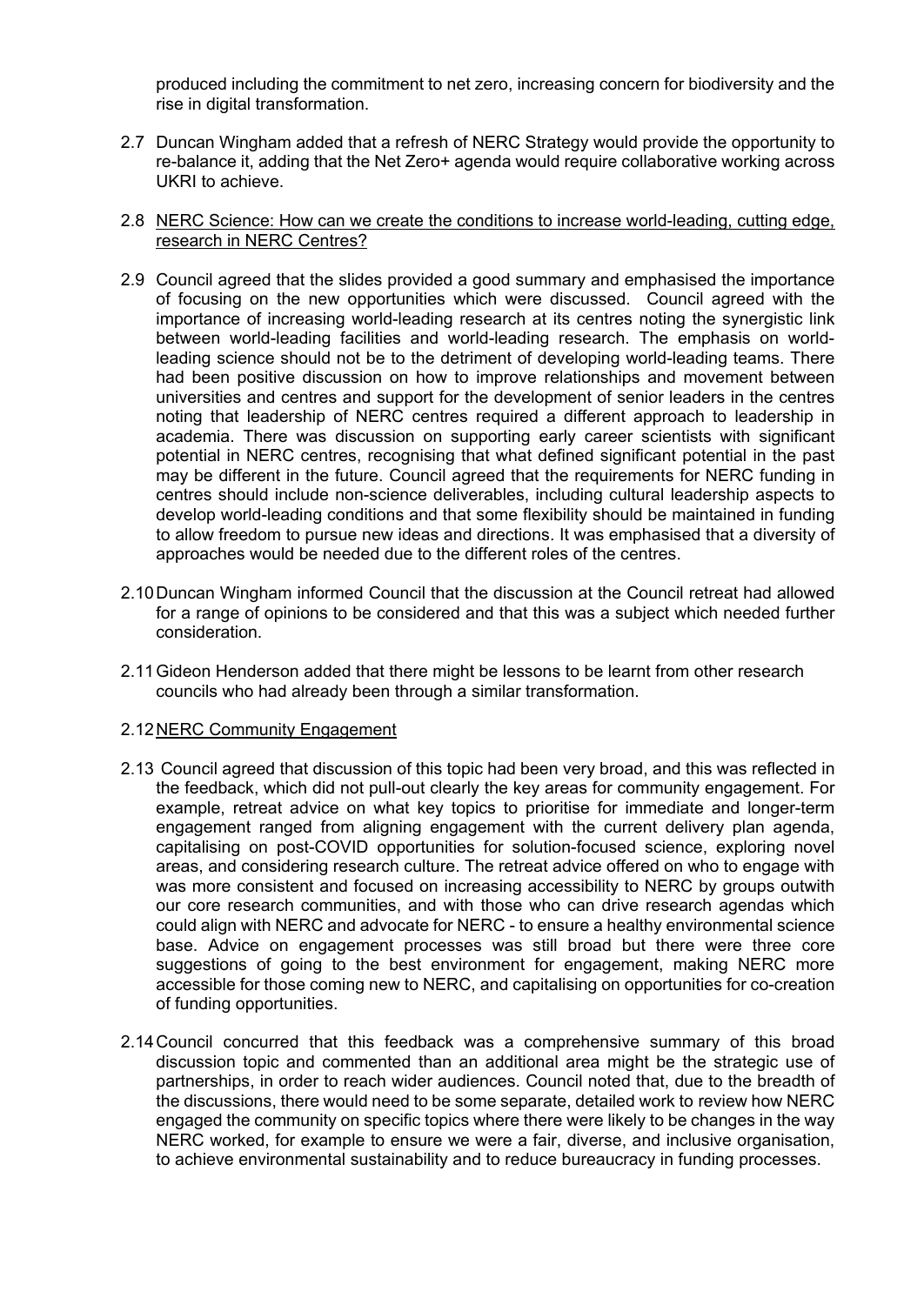- 2.15More detailed discussion followed on communication around funding processes, initiated by consideration of how to engage with our research community. Council expressed some concern over the role of UKRI in the engagement and communication process and highlighted a potential lack of clarity for the community in engaging with NERC directly. Council added that it would be important to use champions to promote NERC more widely and suggested that it would be useful to provide guidance to encourage this.
- 2.16Duncan Wingham explained that there were likely to be significant changes to the way in which grant applications were processed in the near future due to changes in the new funding system, and it would be important to ensure we worked through these changes in process with the community. It was suggested that a further discussion around these issues take place at a future meeting.

#### **ACTION: Item to be added to the rolling programme on engagement with the community on changes to the funding process (timing dependent on progress with the Simpler and Better funding system)**

#### 2.17Net Zero Plus

- 2.18Council agreed with the overall summary of the discussion on this topic, noting that a systems approach that recognised the need to act at scale beyond individual Councils and national boundaries was welcome. The summary of discussion also noted that there was consensus that the role of UKRI was on research to inform innovations needed, rather than leading broader societal transformation and that this led to a clear offer to Government in bringing credibility within Research and Innovation to set standards such as offsetting cf. credible removal, economics of biodiversity and links to decisions in Government about, for example, land use, oceans (blue mining). Council also agreed with the summary highlighting the importance of 'geography' both for science so we can adapt and test solutions and change our approach over time and for communities and to understand the impacts on specific people (such as farmers, fishers and their livelihoods and communities) and those 'businesses' for example Local Enterprise Partnerships that can articulate concerns and need for innovation.
- 2.19Council also agreed with the summary of the types of industry and business to engage on the topic of Net Zero+ noting that there were some in key positions of influence for example up and down supply chains such as retailers, network providers and those with a long term outlook such as utilities. Council also agreed that different businesses may be interested in different aspects for example mitigation cf. adaptation and a nuanced approach based on well-mapped evidence would identify key players with a shared interest in research and development.
- 2.20In discussion, Council agreed that this had been a useful session and noted the outputs of the discussion provided a foundation for future discussions which might help differentiate what UK research institutions might offer and export in the future.
- 2.21Council commented that it would be important to emphasise the role of NERC monitoring in contributing to the understanding of these issues and highlighted how the data might be used in a range of sectors in addition to the role of UKRI in bringing together this theme. The requirement for business to remove, not just offset, carbon provided a potential opportunity for NERC to work with business in this area and it was agreed to consider setting up a working group to look at this further.
- 2.22Duncan Wingham added that it would be important to be disciplined about focusing on the NERC/UKRI contribution to this very complicated landscape and welcomed the suggestion that a broad coalition of business representatives might be brought together to consider this and agreed to give this further thought.

**ACTION: The Executive to consider establishing a working group on Net Zero plus**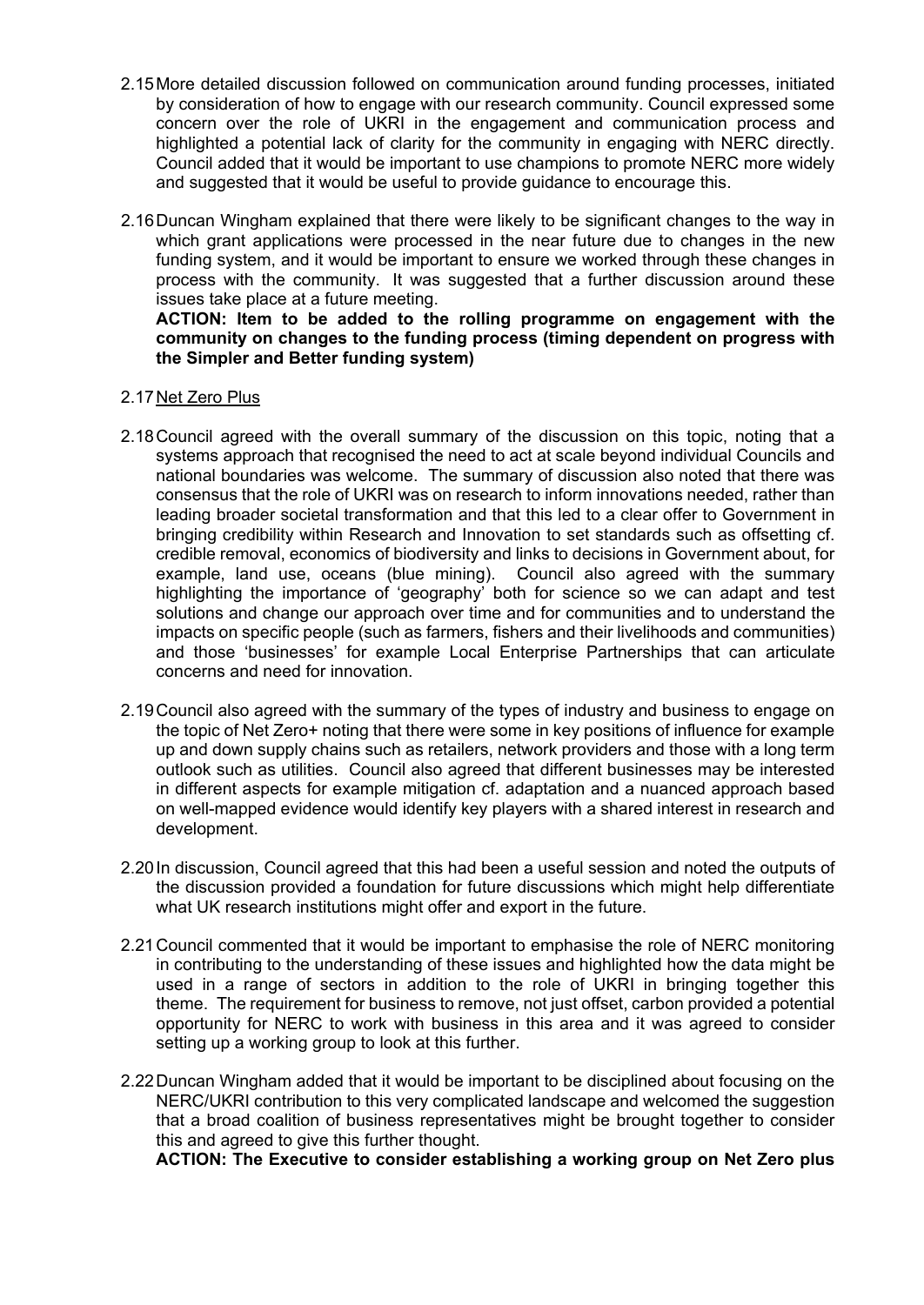#### **3. Update from UKRI (Oral)**

3.1 Sue Donaldson gave an oral update on some of the key activities within UKRI and highlighted three themes.

#### 3.2 Strategy and Change

Sue Donaldson informed Council that UKRI intended to publish its first strategy by the end of 2021 and engagement was currently taking place with a wide range of internal and external stakeholders. She explained that key change programmes had now been consolidated under the Reforming our Business Portfolio which included projects such as the Simpler and Better Funding workstream; changes to the internal IT systems for HR, Accounting, Reporting and Procurement (SHARP) along with simpler and better governance. Sue Donaldson added that a Strategy and Change Board had been established to manage and ensure a holistic approach across the organisation.

#### 3.3 Future Ways of Working

Sue Donaldson advised that UKRI were considering recovery plans and future workspace requirements across the organisation, taking account of the broad spectrum of views received from staff. Any future plans would be considered carefully and provide a measured response and this work was being led by the new UKRI Chief Operating Officer, Tim Bianek. Sue Donaldson added that Council would be updated when the plans were further developed.

#### HR and People

- 3.4 Sue Donaldson advised Council that work had been completed on a new Target Operating Model (TOM) for HR over the past six months. This had been approved at ExCo and the new arrangements would be implemented on a phased basis. She acknowledged that NERC had a risk on their risk register regarding the current capacity in the HR function and added this should be addressed by the new TOM.
- 3.5 In response to an invitation from Duncan Wingham, Sue Donaldson outlined what UKRI was doing to support staff wellbeing through the latest lockdown. Measures included: wellbeing webinars; support mechanisms such as mental health first aiders; questionnaires on health and providing reassurance to staff about the return to work.
- 3.6 Council welcomed the update and asked what UKRI was doing to increase diversity in its workforce.
- 3.7 Sue Donaldson explained that UKRI was taking a number of steps including improving data on Equality, Diversity and Inclusion (EDI) and encouraging staff to share information to gain a better understanding of the composition of its workforce; staff were being encouraged to become involved in a range of new networking groups; UKRI was auditing its recruitment processes; improving its governance arrangements in terms of reporting on EDI and looking at opportunities for improving EDI training. She added that HR and the EDI strategy team were working closely with the aim that UKRI might become an exemplar for the research community in this area, recognising that this was an issue which needed involvement across the organisation and was not solely a HR responsibility.
- 3.8 In response to a query on planning for COP26, Alison Robinson advised that NERC was leading on this activity for UKRI and ideas were being finalised. A programme board had been established and a further update would be provided at the June meeting.

#### **4. Update from CSA, Defra (Oral)**

4.1 Duncan Wingham explained that Gideon Henderson would provide Council with a regular update at each meeting in future. Gideon Henderson outlined four areas which he would cover in his update.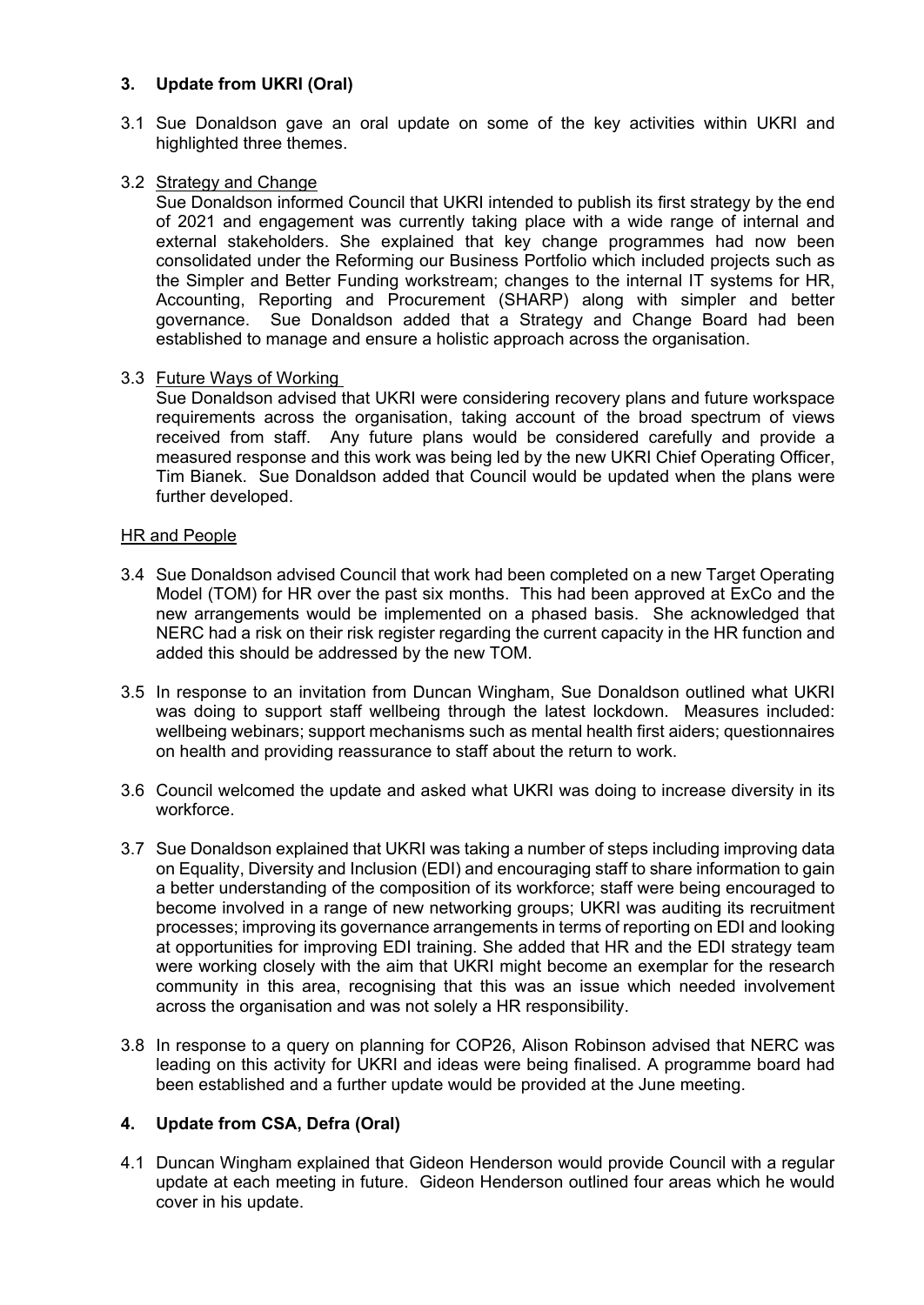#### Spending Review

- 4.2 Gideon Henderson explained that Defra had received an increase in funding for Research and Development (R&D) from the recent Spending Review settlement. To provide an awareness of the breadth of Defra's remit, Gideon added that some of the funding would be used for air quality, marine environment, adaptation, farming, fisheries, fishermen and fish, animal and plant health, hazardous substances and emergency response. Defra had also committed to run the Natural Capital Ecosystem Assessment and allocated money for net zero research and environment bill research.
- 4.3 Gideon Henderson drew Council's attention to the confirmation in the budget of the £1 billion awarded to BEIS for Net Zero innovation which included bioenergy, offshore wind, greenhouse gas removal and hydrogen energy storage in its ten themes.

#### **Structure**

4.4 Gideon Henderson explained that Government were keen to link R&D across the country including public and private sector and this would mean increased integration of the Public Sector Research Establishments (PSREs) into the R&D landscape.

#### Science Themes

4.5 Gideon Henderson outlined the predominant science themes across Government at the moment which included pandemic preparedness; Environment Bill targets; Net Zero; Food Strategy; Innovation and Translation.

#### International

- 4.6 Gideon Henderson explained that the international focus was currently on COP and the G7 agenda. He added that Defra was establishing an international strategy.
- 4.7 Council welcomed the update and asked how Defra intended to work with the devolved administrations on the issues which had been outlined. Gideon Henderson confirmed that Defra worked closely with its counterparts in the devolved administrations.
- 4.8 Council asked how the uplift in the budget at Defra aligned with the ambition to work internationally. Gideon Henderson confirmed that the budget uplift was substantial but there were a range of challenges to be addressed including the reduction in Official Development Assistance (ODA).
- 4.9 Council asked whether Defra had a role to play in understanding the socio-economic issues of transition and Gideon Henderson confirmed that there was consideration within Defra of fair transition and the inequalities in society.

#### **5. Sir John Kingman (Oral)**

- 5.1 Duncan Wingham welcomed Sir John Kingman to NERC Council.
- 5.2 Sir John Kingman opened the discussion by outlining the continued uncertainty surrounding the Spending Review settlement and commented that the budget for 2021/22 was expected to be challenging.
- 5.3 Council took the opportunity to discuss the following issues with Sir John:
	- i. How successful had UKRI been in achieving the ambition set out for it?
	- ii. What changes would he have made if he were to remain as Chair with greater budgetary freedom?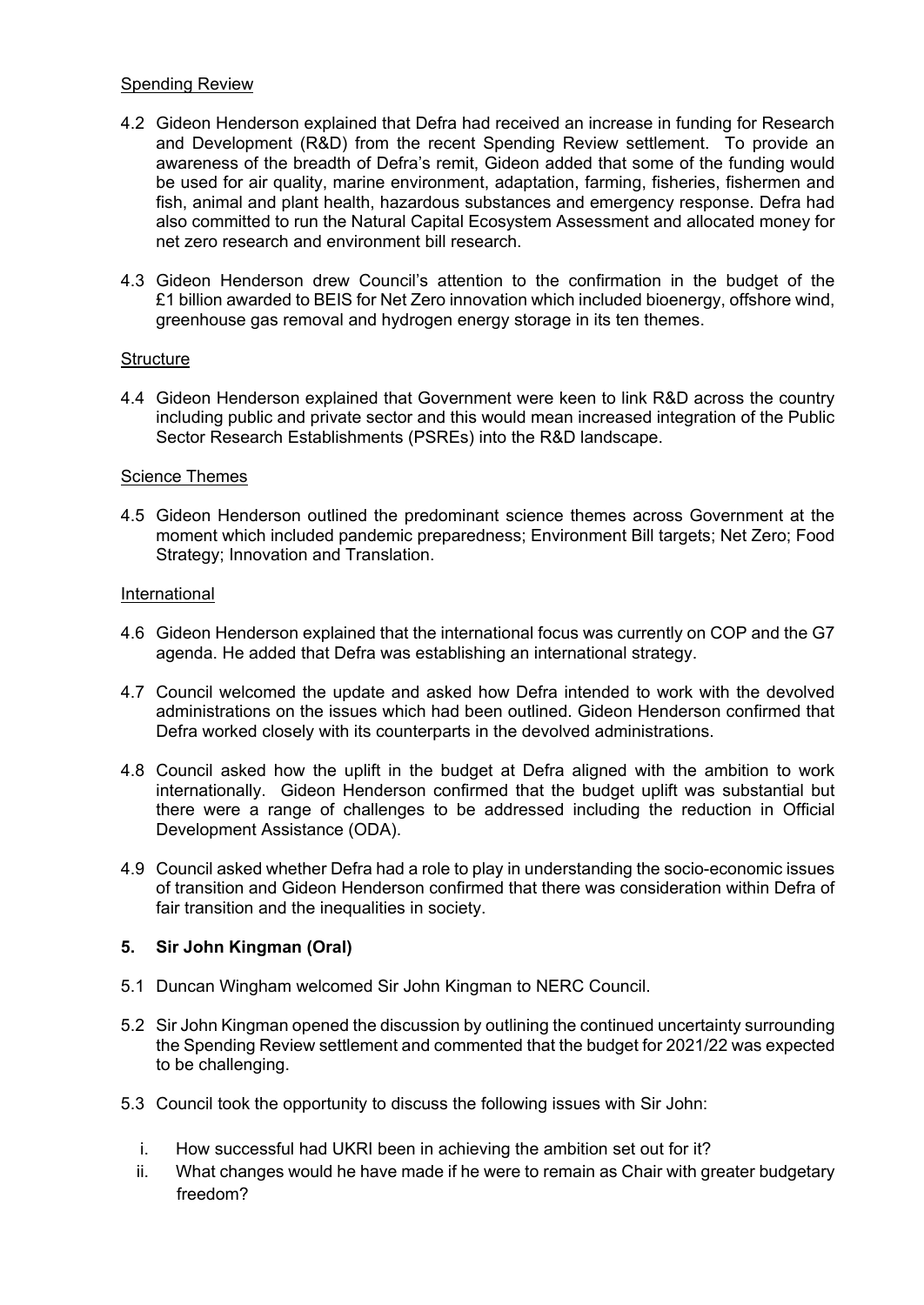- iii. What do UKRI see as NERC's key strategic strength to ensure a strong post COVID recovery?
- iv. What piece of advice would he leave with NERC from his experience of working with UKRI and Government?
- v. What might UKRI learn from research and innovation activity internationally?
- vi. How might the UK be made more welcoming for researchers, innovators and investors.
- 5.4 Sir John Kingman reflected that the establishment of UKRI as an organisation which both enabled working across the disciplines and provided one scientific voice to Government had been a success and he emphasised the important role that the research councils and the Executive Chairs had played during this initial stage. He acknowledged that it had been challenging to provide the consistency needed for a vibrant research and innovation system to flourish in a changing political landscape and that more still needed to be done to engage with private sector R&D, both in the UK and internationally.
- 5.5 Sir John Kingman commented that, were he to remain as Chair, he would seek more stability of strategic direction with Government by ensuring that UKRI had a compelling strategic vision which the Government would want to support. He added that he would continue to support initiatives such as the Industrial Strategy Challenge Fund with greater budgetary freedom as it was important to forge partnerships with the private sector.
- 5.6 Sir John Kingman commented that Net Zero was seen as the core strength for NERC given the Government's ambition to have a strong positive agenda. He added that COP26 was a Government priority and it would be important to demonstrate how NERC and UKRI might make an impact.
- 5.7 Sir John Kingman acknowledged that the UK had a very strong research base and that the research councils were internationally comparable. He added that more might be learned from other national Innovation Agencies to widen the remit of Innovate UK. He emphasised the continued importance of instigating engagement with the private sector to ensure the UK was welcoming to stakeholders.
- 5.8 In concluding the item, Duncan Wingham thanked Sir John Kingman, on behalf of NERC Council, for his contribution to, and oversight of, the establishment of UKRI and wished him well for the future.

#### **6. Executive Chair's update (Oral)**

- 6.1 Duncan Wingham gave an oral update on some of the key activities since the previous Council meeting.
	- i. Brunt Ice Shelf

Duncan Wingham informed Council that the Brunt Ice Shelf had calved at the end of February although the Halley base did not appear to have been affected in the short term. He confirmed that there were no personnel on the base which was currently closed for the winter.

ii. Open Access

Duncan Wingham informed Council that a proposal on open access would be discussed at ExCo in March before a discussion by the UKRI Board in May.

#### iii. Reforming our Business

Duncan Wingham explained that the Reforming our Business agenda included a reduction in the amount of paperwork both for grant funding and within the Research Excellence Framework (REF). He added that the Simpler and Better Funding programme aimed to reduce paperwork and simplify approaches and included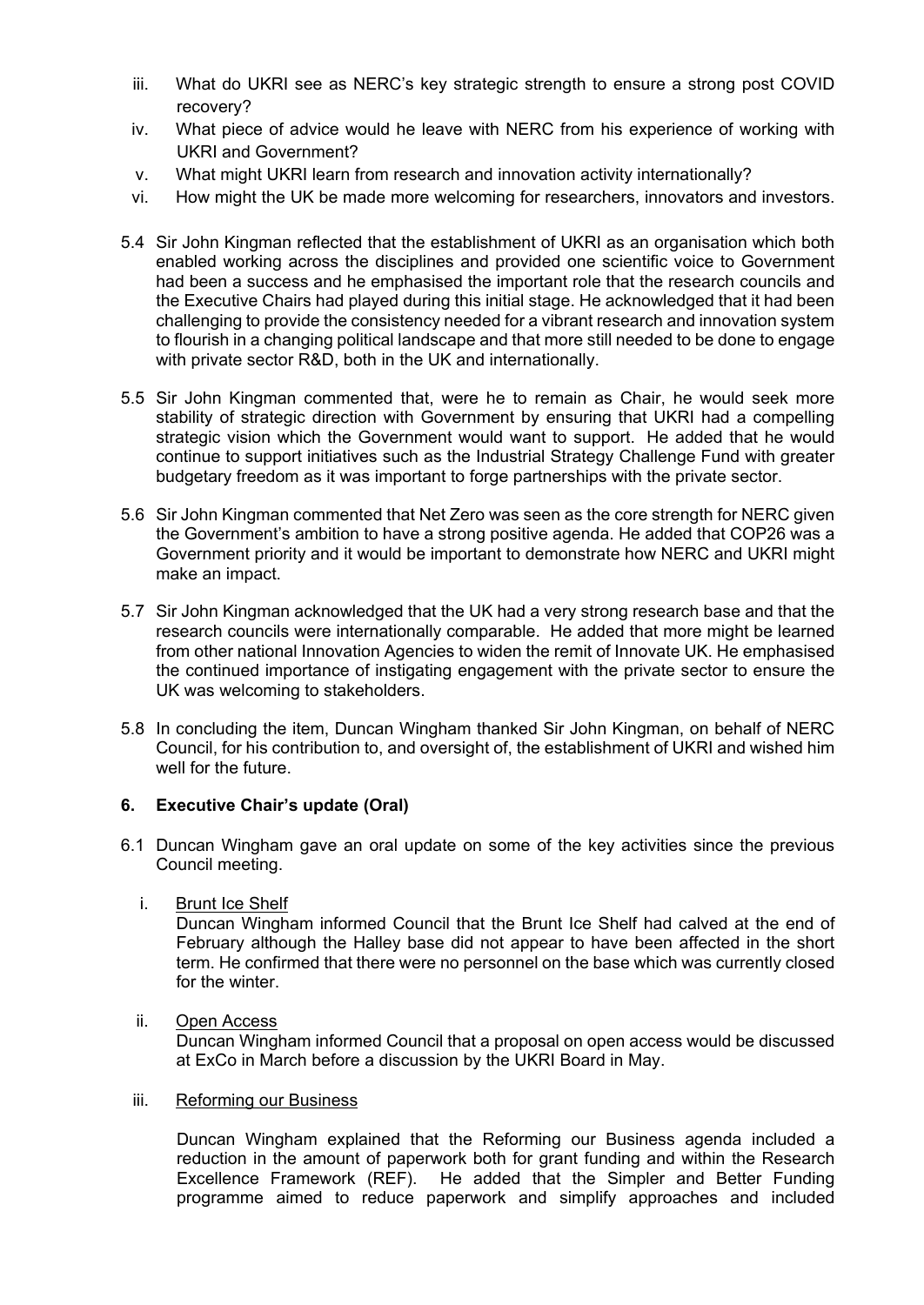consideration of a move towards a risk-based assurance and funding process with a greater degree of trust. The programme would lead to increased harmonisation of funding schemes and processes across the research councils and it would be important to ensure sufficient community consultation in advance.

#### iv. Cyber Security

Duncan Wingham informed Council that UKRI had been the subject of a cyber security incident which had affected the Brussels UK Research Office and the BBSRC extranet and had resulted in information becoming encrypted. A review of the incident had taken place and it had been confirmed that there was no copying of data although a UKRI wide review of security would now take place which would include a clarification of responsibilities.

Fiona Driscoll added that ARAPC would be reviewing the balance of activity and responsibility which had been centralised on the formation of UKRI, and that UKRI was treating this incident very seriously.

v. Changing the Environment

Duncan Wingham asked Iain Williams to update Council following their discussion in December. Iain Williams explained that 34 outline bids had been received and the panel had met in January and agreed a shortlist of eight applications to invite to submit full applications.

vi. NC Multi-Centre Science

Iain Williams informed Council that he had provided the research centres with verbal and written feedback following the previous discussions at both Council and Science committee. The draft Announcement of Opportunity had been published in January with full proposals being developed for June 2021.

vii. UKRI Sustainability Strategy Duncan Wingham informed Council that he would chair an advisory group which had recently been established comprising a wide range of business and non-governmental organisation (NGO) representatives to implement the UKRI Sustainability Strategy. The aim of the advisory group would be to determine the pathways by which UKRI as an

organisation would meet its net zero commitment.

#### viii. Net Zero Innovation Board

Duncan Wingham informed Council that he and Gideon Henderson were members of the Net Zero Innovation Board which was chaired by Patrick Vallance. It was intended to produce a range of strategies in advance of COP26 outlining how the UK might achieve net zero.

- ix. Advanced Research and Innovation Agency (ARIA) Duncan Wingham informed Council that legislation for the creation of ARIA was now progressing through Parliament.
- x. Public Sector Research Establishments (PSREs) Duncan Wingham informed Council that ExCo had recently agreed to a proposal to open up research council competitive funding to PSREs following a Government request. He commented that, as PSREs were funders of science, any potential Conflicts of Interest would need to be considered.

#### **Items for discussion**

**7. Reforming our Business: Pushing the Frontiers pilot early outcomes report (NERC 21/03)** (*Slide, item 7)*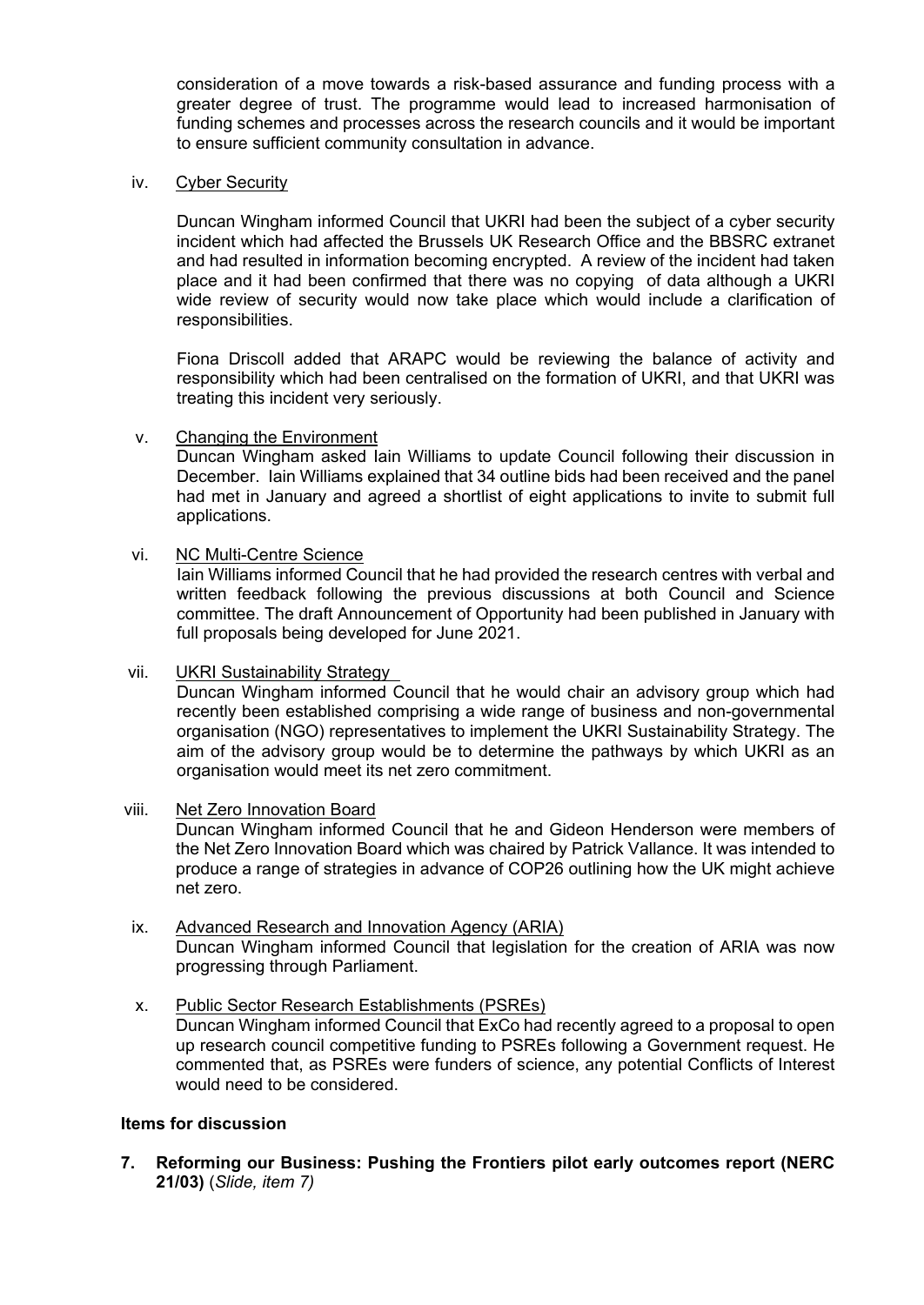- 7.1 Susan Waldron introduced this item and presented slides to set the context and provide some background to the *Pushing the Frontiers* pilot scheme.
- 7.2 Susan Waldron informed Council that the recent interview panel had assessed 15 candidates and recommended five: three established researchers and two Early Career Researchers. She added that the pilot scheme was currently being evaluated against its objectives using both quantitative and qualitative approaches.
- 7.3 Susan Waldron commented that the call had received applications from a wide range of organisations, including research centres, with a mix of established and early career researchers applying. So far, the survey responses indicated that there was broad satisfaction with the scheme and Council were being asked to agree that there was sufficient evidence to implement this simplified application process from January 2022.
- 7.4 Council welcomed the pilot scheme which considered the track record of applicants and queried whether processing the pilot scheme alongside the standard grant applications had increased the administration required at universities. Duncan Wingham explained that both schemes had been running in parallel whilst the pilot scheme was tested and that this would not cause a long-term increase in administration.
- 7.5 Council were supportive of the move to a more streamlined, less bureaucratic way of working. Whilst learning fast and moving on was a welcome approach, Council noted that some consideration should be given to how 'Stop and Think' moments might be captured in the governance of such an approach. Susan Waldron noted that the wider evaluation process would be explored further with Research Organisations but a more structured governance approach was more appropriate for NERC strategic research funding rather than Discovery Science.
- 7.6 Council members who were involved in the panels for the pilot scheme commented that those who had been shortlisted were of a high quality and the interview process had been a key part in the decision-making process. Some suggestions for improving the scheme included: more breadth of expertise on the panel including those who were able to recognise the best ideas; improved guidance for reviewers including how to distinguish between applicants and how to assess track record particularly for Early Career Researchers and how we might broaden the range of disciplines of applicants.
- 7.7 Pushing the Frontiers also sought to encourage proposals for cutting-edge and riskier science. Whether this had been achieved was still under review and would return to Council for consideration on whether the scheme had met these objectives and, if so, how to proceed with this Delivery Plan ambition.
- 7.8 In summary, Susan Waldron noted that Council were supportive of moving Discovery Science funding to this more streamlined approach from January 2022 noting the comments on the review process. **DECISION: Discovery Science to move to a more streamlined approach from January 2022**
- 7.9 Duncan Wingham thanked Louise Heathwaite and Julia Slingo for their work on the pilot scheme.
- **8. Strategic Planning for the Spending Review (NERC 21/04)** (*Slides, item 8*)
- 8.1 Duncan Wingham introduced this item and presented slides to provide an update on the rapidly evolving discussions around the Spending Review settlement.
- 8.2 Duncan Wingham outlined the process for the Spending Review and reminded Council that NERC had not been asked for a Spending Review bid but had contributed to the overall UKRI bid. URKI was due to respond to BEIS regarding the individual research council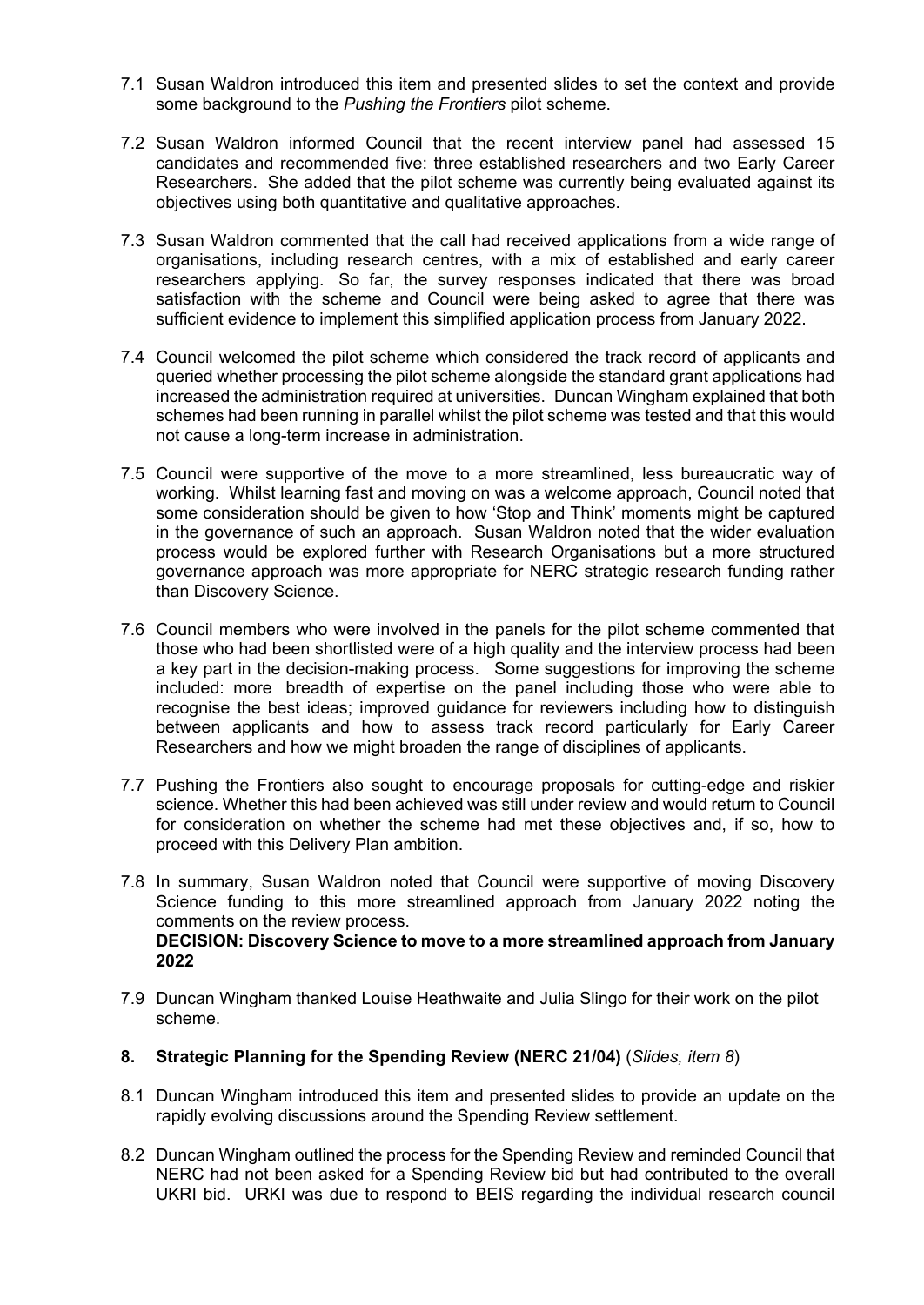settlements within the week and Duncan Wingham expected some clarity in the coming month.

- 8.3 Council asked whether there was any data which provided information about the beneficiaries of the Horizon Europe programme to ascertain what benefit this might provide to the environmental science community. Duncan Wingham advised that environmental science gained a similar proportion of Horizon funding to the amount of UK funding it secured.
- 8.4 Council enquired whether there were opportunities to generate income within NERC either by increasing partnership working or identifying cost savings. Duncan Wingham responded that there were options, particularly for research centres or use of infrastructure (such as ship charters), but they were unlikely to provide rapid enough solutions although he confirmed that all options to reduce costs were being explored.
- 8.5 Council asked whether the impact of the budget reductions would be equal across the research councils. Duncan Wingham explained that some research councils were more likely to be impacted than others due to the reduction in ODA and decline in contributions to charities with whom they worked in close partnership.
- 8.6 Duncan Wingham outlined that some decisions would need to be made in advance of the next Council meeting and suggested that a sub-group of Council members be established to provide advice. Nick Folland agreed to organise the formation of a sub-group and members were asked to contact him if they wished to be involved. **ACTION: Nick Folland to lead on the organisation of a sub-group to provide advice**

**on the Spending Review. Council members to contact Nick if they wished to be involved.**

#### **9. Support for UKRI-funded postgraduate and post-doctoral researchers to reduce the impacts of COVID-19 (NERC 21/05)**

- 9.1 Duncan Wingham introduced this item which followed on from a discussion at the December meeting on the support UKRI had provided. Duncan Wingham explained that the paper outlined further support which had now been agreed to provide a consistent approach across UKRI. Duncan Wingham clarified that, in supporting the existing cohort, there would be a reduction in future awards.
- 9.2 Council were supportive of the flexibility being offered and asked why there was a 10% constraint. Duncan Wingham explained that the constraint had been introduced to be as fair to the new cohort as to the existing cohort.
- 9.3 Council highlighted that there had been some recent negative social media on a decision NERC had taken not to extend application deadlines for those who were homeschooling and asked for further detail on how the decision was made. Council commented that the lack of a public response on social media to the concerns raised might lead to NERC being perceived in a negative light. Susan Waldron advised that, as the call had been published six months ago, and open for submissions since the beginning of December, it had been decided that there had been sufficient time to apply. Alison Robinson added that UKRI, rather than NERC, were responsible for communications including on social media although NERC were discussing with UKRI ways in which to be more responsive.

#### **10. Joint NERC-BBSRC proposal: biological and ecological technologies to deliver a resilient, productive and sustainable environment (NERC 21/06)**

10.1Iain Williams introduced this item and reminded Council that Melanie Welham (Executive Chair, BBSRC) had visited NERC Council and Duncan Wingham had visited BBSRC Council in March 2020 to discuss potential collaborations. A sub-group of NERC and BBSRC Councils had subsequently met and a task-and-finish group was established to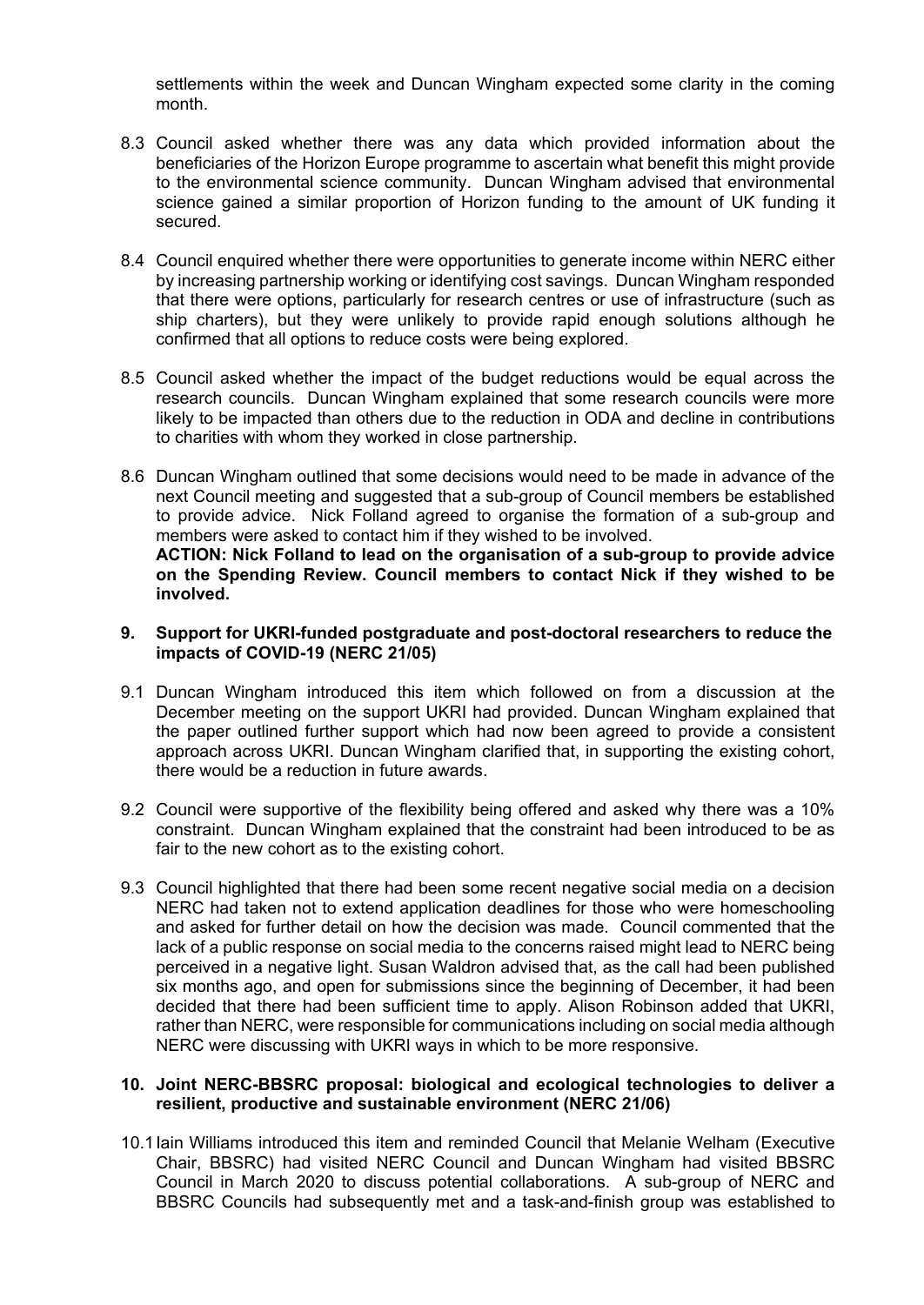develop the proposal.

- 10.2Iain Williams explained that Council were being asked to agree to take forward the proposal, subject to agreement by BBSRC, and to establish a Strategic Steering Group, chaired by a member of either Council, to implement the programme.
- . 10.3Council welcomed the opportunity to collaborate with BBSRC and were supportive of the proposal. Council commented that it would be important to clearly define the boundaries including what was in, and out of, scope and to ensure it was pitched at the right level. **DECISION: NERC Council members approved the decision to proceed with the collaboration with BBSRC**
- 10.4Duncan Wingham confirmed that the Strategic Steering Group would be responsible for defining the programme initially and that Science Committee may be consulted for advice on the detailed decisions at a later stage. It was also agreed to invite Defra involvement once the programme was more fully defined.
- 10.5Iain Williams confirmed, subject to BBSRC Council agreement, that the intention was to establish the Steering Group within the next three months and invited Council to contact him if they were willing to join the Steering Group. **ACTION: Council members to contact Iain Williams if they were willing to join the Steering group to define the NERC/BBSRC programme**

#### **11. Achieving the Delivery Plan Ambitions: prioritisation of potential ideas to fill Delivery Plan gaps from the NERC Strategic Science Budget (NERC 21/07)** *(Slides, item 11)*

- 11.1Duncan Wingham introduced this item and explained that, whilst Council were being asked to prioritise the ideas, there might be a delay in taking these forward due to the uncertainty of the outcome of the Spending Review. He confirmed that the intention would be to revisit the prioritised ideas at a future meeting to ensure the priorities remained current if the delay materialised.
- 11.2Susan Waldron presented slides and reminded Council of the background to this item which had led to productive environment and digital environment being identified as areas where additional strategic investment would be required. Jen Jennings observed this item.
- 11.3Susan Waldron explained that the ideas proposed in the paper had been discussed, but not ranked, by Science Committee and provided some context on the ranking before inviting Council to comment on the proposed Head Office ranking in the paper:

i.Economics of Biodiversity ii.Delivering Environmental Solutions through digital approaches iii.Balancing the economy and the environment across supply chains.

- 11.4Susan Waldron invited Graham Underwood to comment on the discussion at Science Committee. Graham Underwood informed Council that Science Committee advice had been adopted in the revised proposals and commented that the proposals were strong and scientifically robust with world-leading elements.
- 11.5Council commented on the Economics of Biodiversity paper and asked whether the focus was national or international. Council supported the top ranking for Economics of Biodiversity and agreed that it should be funded were the funding to be available. There was limited consensus as to the ranking of the other two proposals and it was agreed that both required some additional thought and would come back to Council in the future were funding to be available.

**DECISION: Council supported the funding of the Economics of Biodiversity proposal**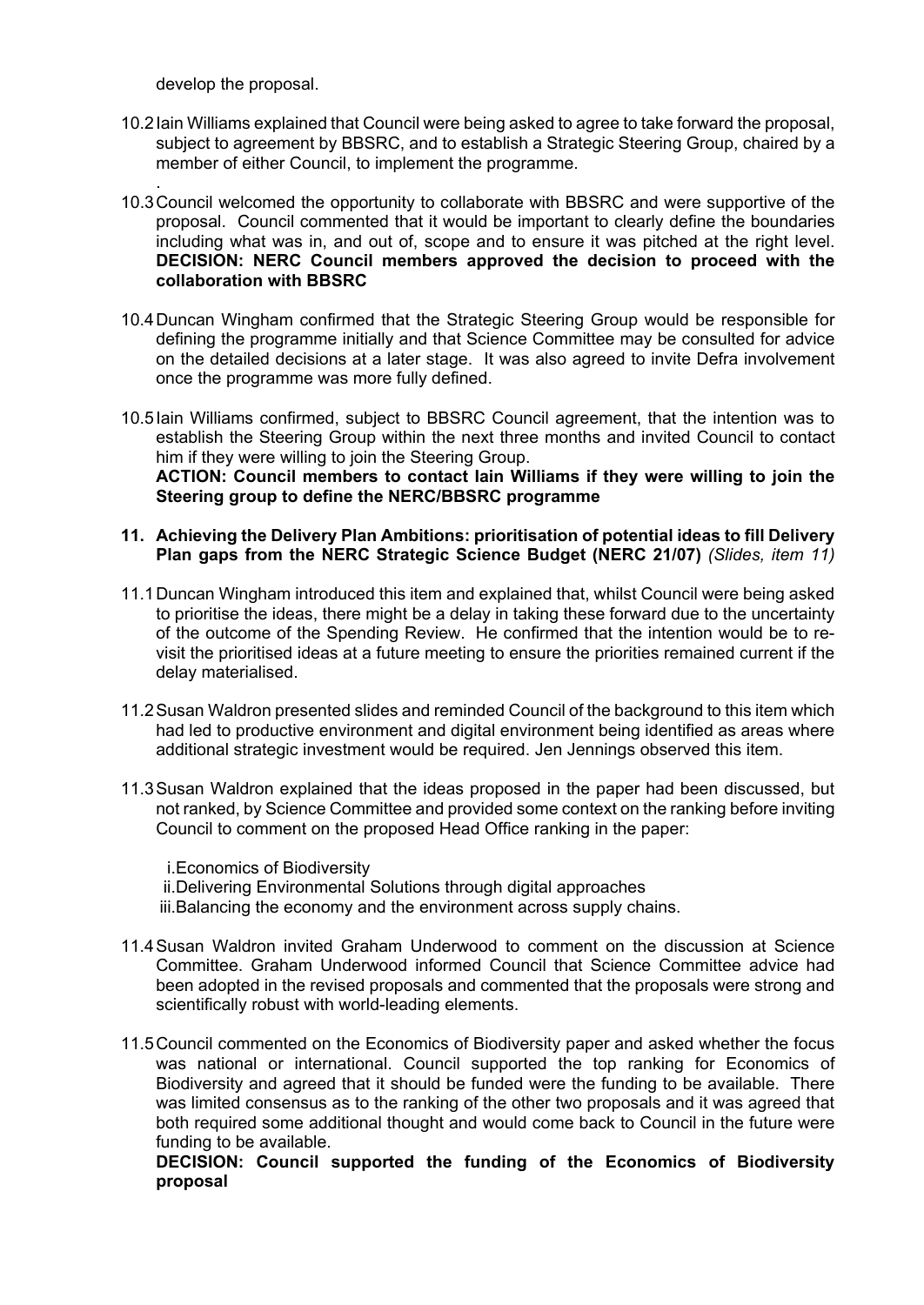11.6Duncan Wingham asked Susan Waldron, on behalf of Council, to thank those involved in compiling the papers and asked Graham Underwood to thank Science Committee for their advice.

#### **12. NERC financial forecasts 2021 (NERC 21/08)**

- 12.1Victoria McMyn introduced this item and explained that she intended to concentrate on the budget for 2020/21 as the financial pressures for 2021/22 had been discussed earlier in the meeting.
- 12.2Victoria McMyn highlighted that there was an underspend of £7.3 million in the NERC budget for 2020/21 due to delays in planned activities due to COVID-19 although she explained that the capital budget was now balanced.

#### **13. Review of the Top Risks at February 2021 (NERC 21/09)**

- 13.1 Victoria McMyn introduced this item and highlighted that four new risks had been added to the NERC risk register.
- 13.2Victoria McMyn explained that two of the new risks related to the capability and capacity of UKRI Communications and Engagement and UKRI HR teams to provide support to NERC. The other two risks were related to the Antarctic: RRS *Sir David Attenborough* in service and Antarctic Risk Aggregation.
- 13.3Victoria McMyn highlighted two further risks which had increased since Council last met: i) the risk related to the Spending Review settlement and ii) the risk on Cyber Security which had increased as a result of the recent cyber security incident at UKRI. She explained that NERC would be taking forward actions to strengthen its IT security at British Geological Survey (BGS) and British Antarctic Survey (BAS).
- 13.4Victoria McMyn advised Council that one risk had been de-escalated regarding the lack of finance resource in the NERC Finance Business Partner team which had now been resolved.
- 13.5Victoria McMyn ended her update by advising Council that the NERC Assurance Board had been looking at the risk management processes which underpinned these risks and that there had been improvements made to the processes.
- 13.6Sue Donaldson commented on the new risk which related to the UKRI HR team and reminded Council that she had now gained ExCo approval to implement the new HR Target Operating Model which would lead to improvements in the service provided.
- 13.7Fiona Driscoll added that it was important to ensure that risks were linked to strategy and that any activity which might need to be stopped were the risk to materialise was clearly articulated. She explained that there was an intention to ensure papers, such as those from Government Internal Audit Agency (GIAA), were made clearer in this regard.
- 13.8Council asked where reputational risk, such as from comments on social media, was captured. Duncan Wingham commented that the risk was captured but there may need to be consideration as to whether it needed to be escalated.

#### **14. Minutes of the NERC Assurance Board: January 2021 (NERC 21/10)**

14.1Nick Folland introduced this item and advised Council that the two new NERC Non-Executive Directors, Christine Foster and Kim Shillinglaw had attended their first meeting of the NERC Assurance Board. He commented that their attendance provided links to NERC Management Board whilst providing useful independence for NERC assurance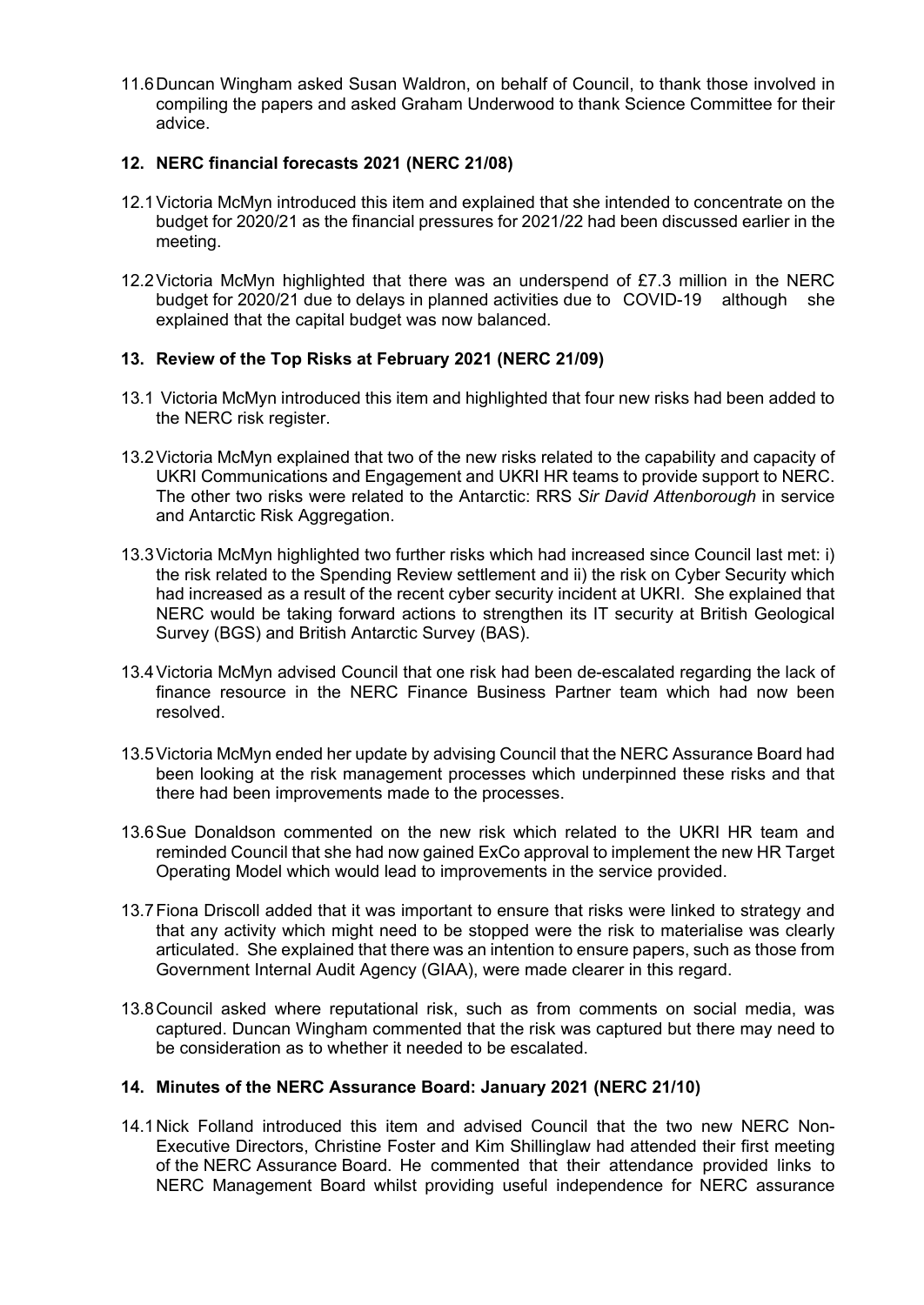processes.

14.2Nick Folland gave a summary of the items discussed at the recent meeting including: Executive Chair update; Risk Management; Responsibility Framework Reporting; NERC Assurance Framework; Deep Dive on the Antarctic Modernisation Programme and an update from the UKRI Director, Risk and Assurance, Neil Phimister.

#### **15. Unconfirmed minutes of the 7th meeting of Science Committee: February 2021 (NERC 21/11)**

- 15.1Graham Underwood updated Council on the seventh meeting of Science Committee held in February 2021.
- 15.2Graham Underwood informed Council that four new members of Science Committee had attended the meeting in February: Professor Jane Hill, University of York; Professor Dan Parsons, University of Hull; Professor Nicola Beaumont, Plymouth Marine Laboratory and Professor Stefan Reis, UK Centre for Ecology and Hydrology.
- 15.3Graham Underwood informed Council that Science Committee had reviewed the digital solutions proposal at their last meeting. They had also discussed the UKRI Infrastructure ideas and Skills and Training including EDI.
- 15.4Graham Underwood advised that the next meeting of Science Committee would be in July 2021 as it had been decided to cancel the meeting scheduled for April apart from a short session on the Spending Review.

#### **16. Rolling Programme (NERC 21/12)**

- 16.1Helen Page reminded members that this item provided an opportunity for them to suggest items for forthcoming meetings.
- 16.2Helen Page drew Council's attention to the Council meeting dates for 2022 and advised them that the diary entries would follow soon.

#### **17. Any Other Business (Oral)**

- 17.1Duncan Wingham thanked Council for a productive meeting and expressed his thanks, once again, to Julia Slingo and Louise Heathwaite and wished them well for the future.
- 17.2The meeting was closed.

#### **Annex**

Council Retreat summary slides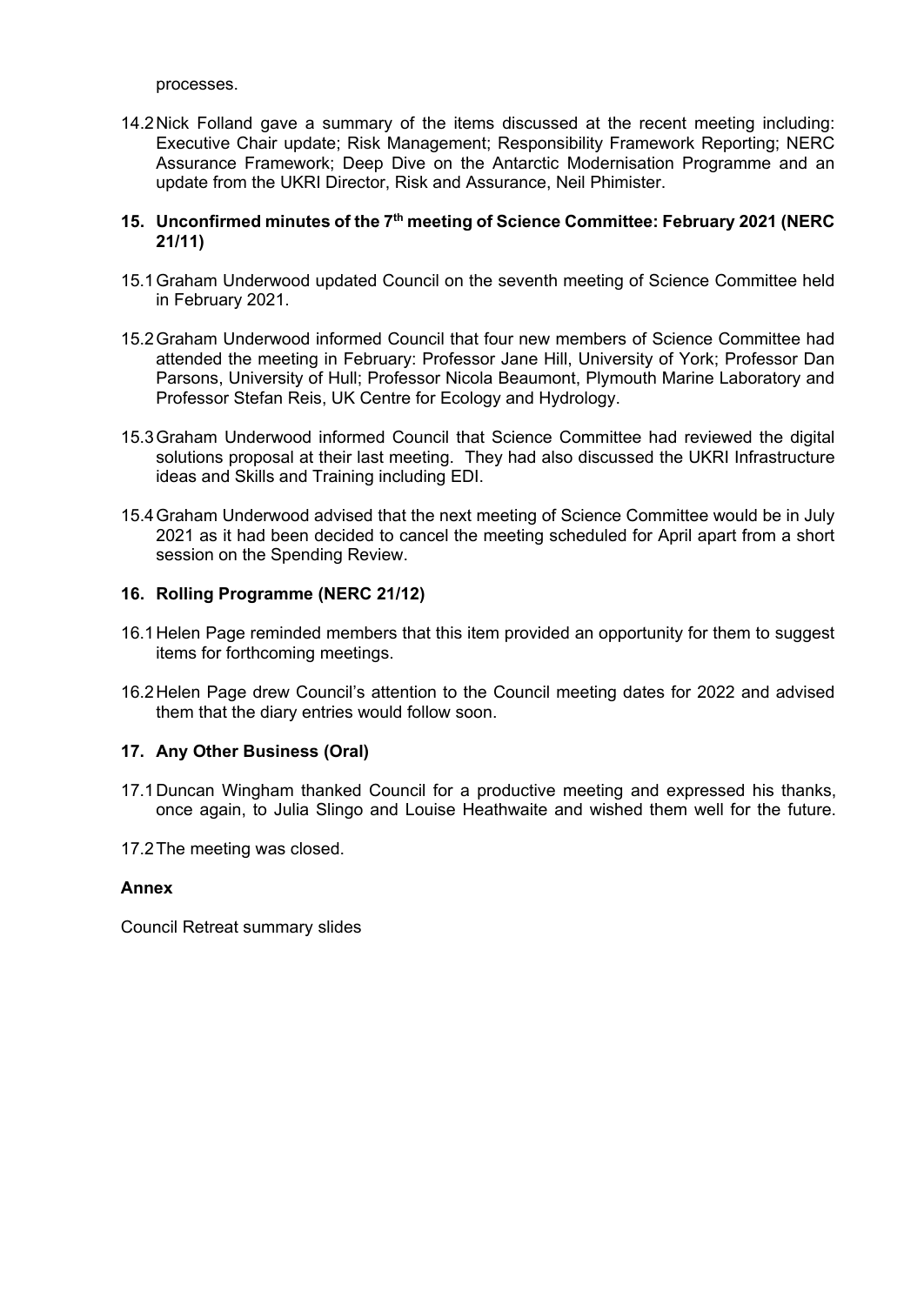

# **NERC Annual Council Retreat 2021: Summary for Council**

# **4 March 2021**

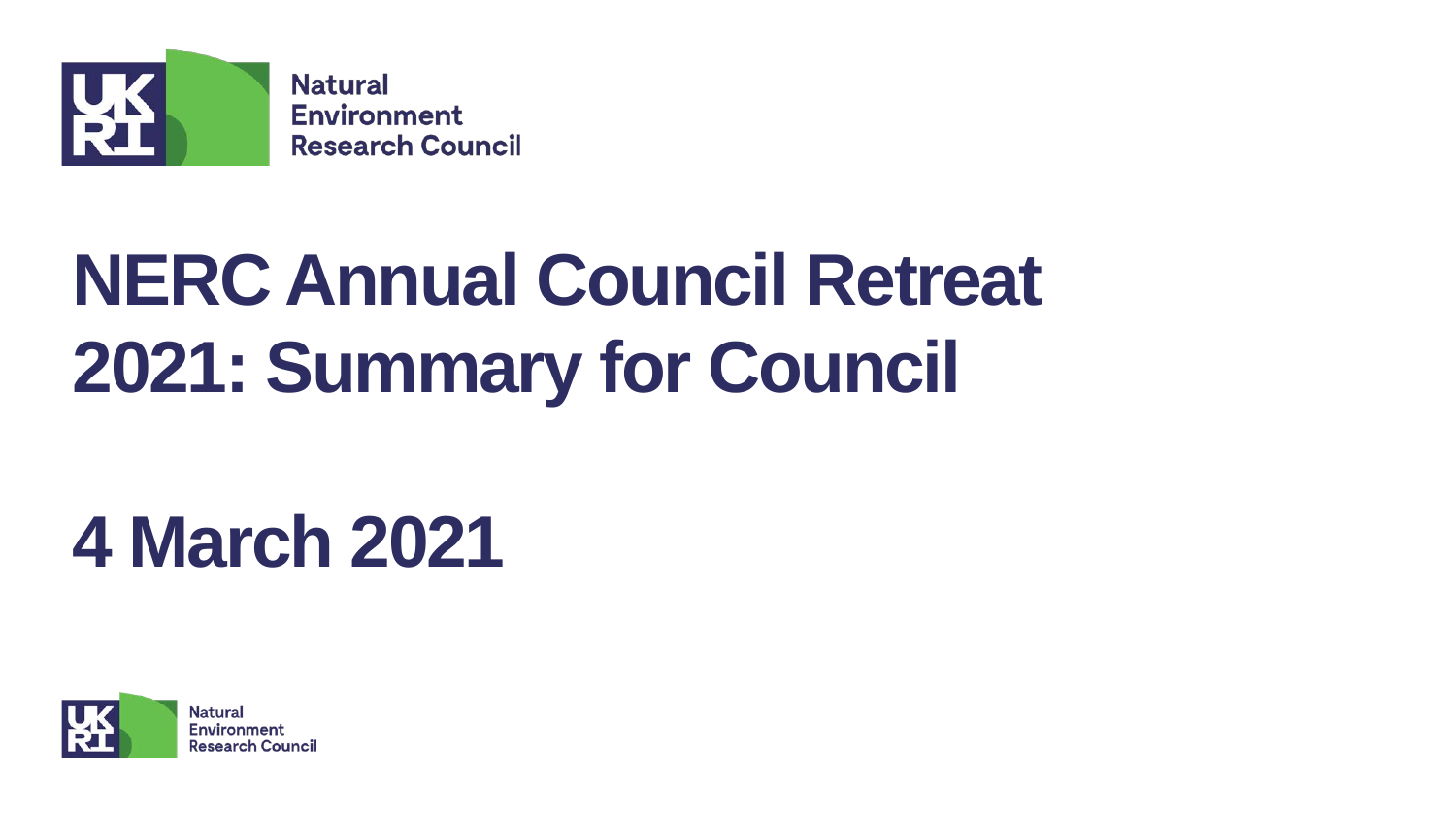# **NERC strategy (1)**

- All groups want the strategy to be NERC's front door and to 'open the way' for science communities, business and other stakeholders
- Consider the language of the Strategy to improve engagement with wider disciplines
- Wanted a clearer, longer period for the Strategy (3 years) to help engagement
- Opportunity to showcase our international profile
- Consensus that:
	- People and talent more important to recognise in Strategy than disciplines
	- Need to signal where 'risky science' will be rewarded how do we reward cutting edge research?
	- Need to include broader range of views about environmental challenges in strategy. At present it is more inward looking, needs to support engagement with disciplines
	- Need to emphasise the need to work together across broader disciplines.

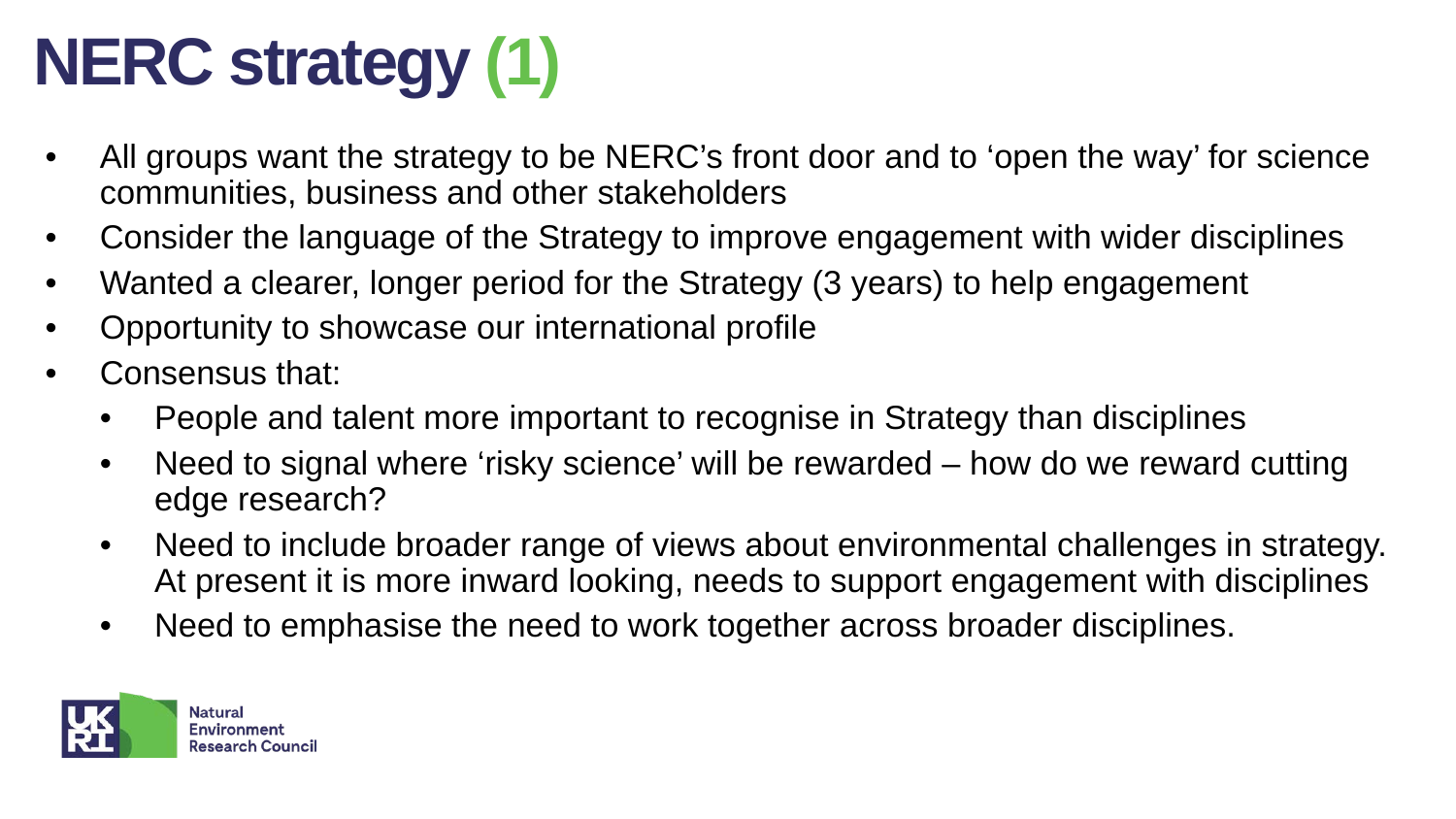# **NERC strategy (2)**

- No consensus about approach to map disciplines in Strategy.
- One cohort want 'more science' in our strategy, BUT caution against a radical change as:
	- easily resolved by well-placed specific references e.g. to atmospheric, environmental data terrestrial, climate and clean air in well-chosen places (e.g. Pushing the Frontiers section)
	- historical disciplines can be limiting where is the cutting edge and do we need to think about new and emerging science?
	- want to emphasis the need for linkages between the disciplines e.g. in relation to Net Zero
- The second cohort feel that current thematic approach is robust. Want to build on themes to:
	- Promote NERC role in Net Zero+ challenge
	- Improve our digital offer across all parts of the Strategy (not standalone)
	- Identify 'pull' for environmental science at local, regional, national scales for all stakeholders
	- Make strategy more accessible to wider stakeholders: adding disciplines risks narrowing and not bringing the wider community on board to deliver environmental solutions

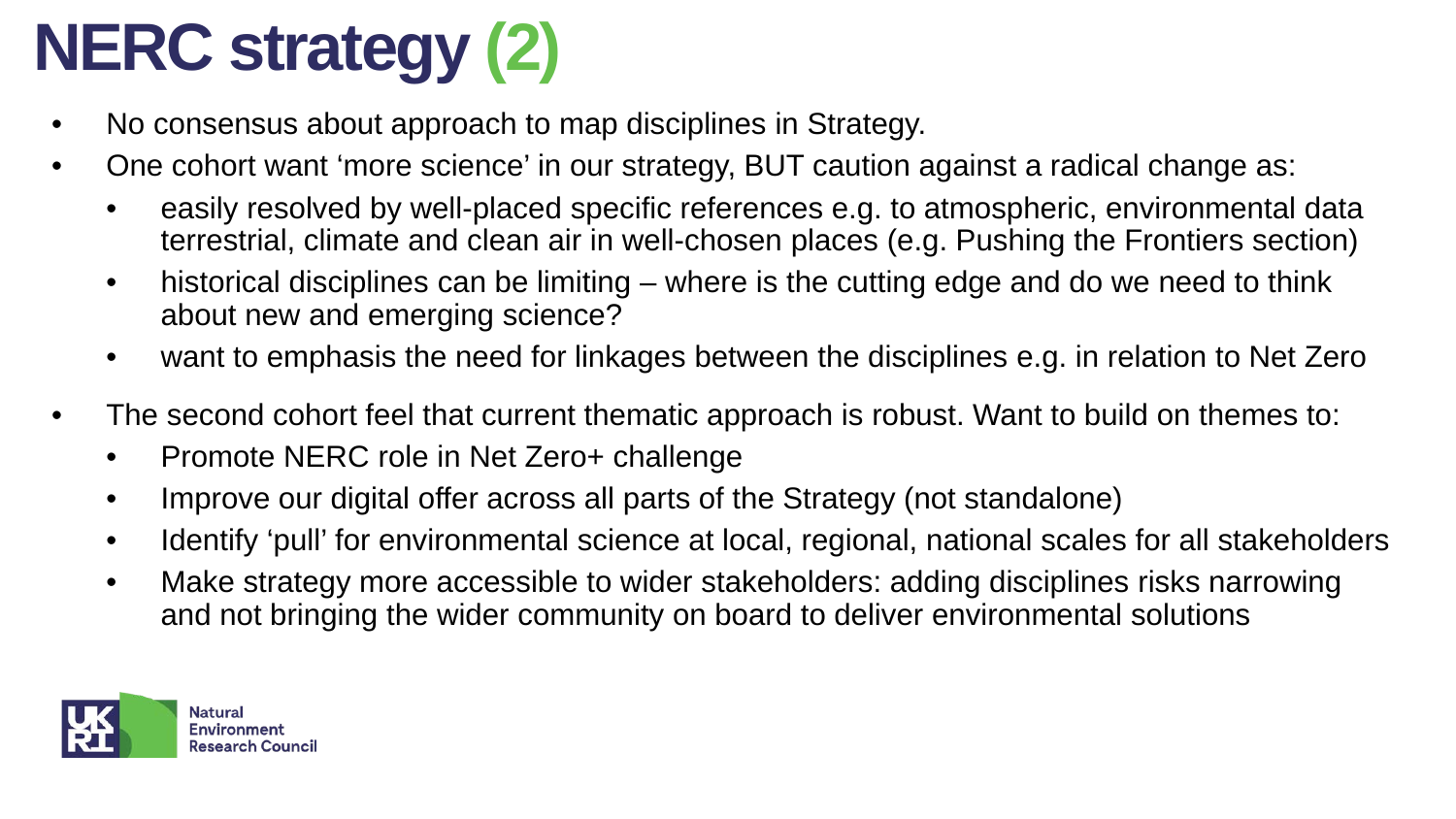## **How can we create the conditions to create worldleading, cutting edge, research in NERC Centres?**

**1 Is it important to have world-leading scientists at NERC Centres ?**

**Yes,** Centres need the full spectrum of expertise. People and facilities both need to be world-class (synergistically): important that this link is not broken, otherwise not possible to maintain either.

## **but…**

**…** not to the detriment of building world-leading teams. **…** not all centres are the same, world-leading for one Centre will be different for another.



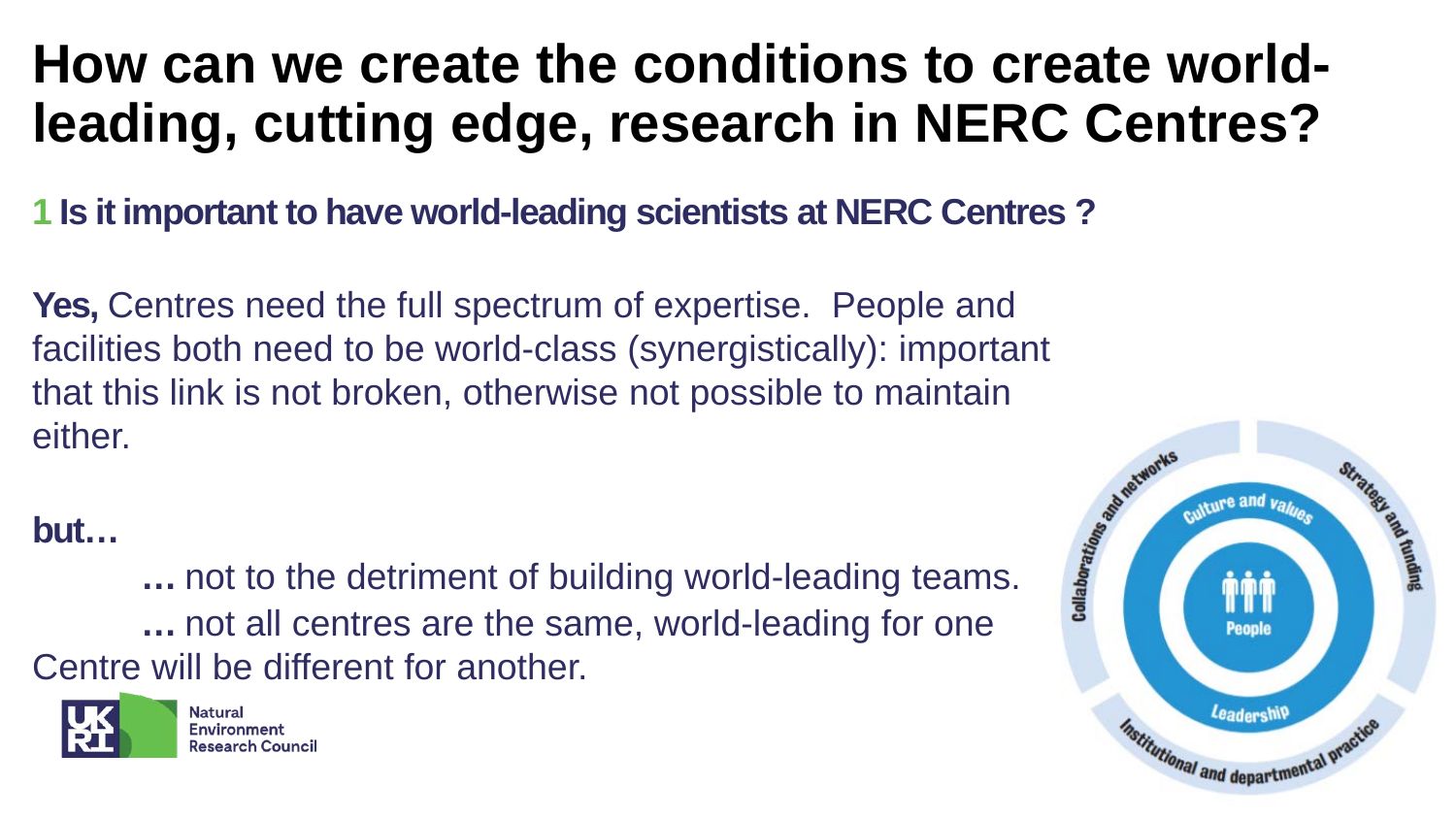## **2 How can we promote and drive these conditions in NERC Centres?**

- Increase porosity between university and Centres, strengthening links and understanding
- Leadership
	- Support and development for senior leaders in Centres (recognising that leadership approaches in NERC Centres will be different to HEIs)
	- for 'rising star cohort' across Centres. Support retention and development of high potential individuals – noting that the 'rising star' definition may be different in the future from the past, important in promoting diversity.
- Support national and international opportunities for research leadership
- Requirements for NERC funding should include non-science deliverables, including cultural leadership aspects to develop world-leading conditions
- Flexibility of funding to allow more freedom to pursue new ideas and directions (e.g. funding awarded on team past performance, research sabbaticals for individuals)
- Diversity of approaches and organisations needed one approach will not fit all **Centres**

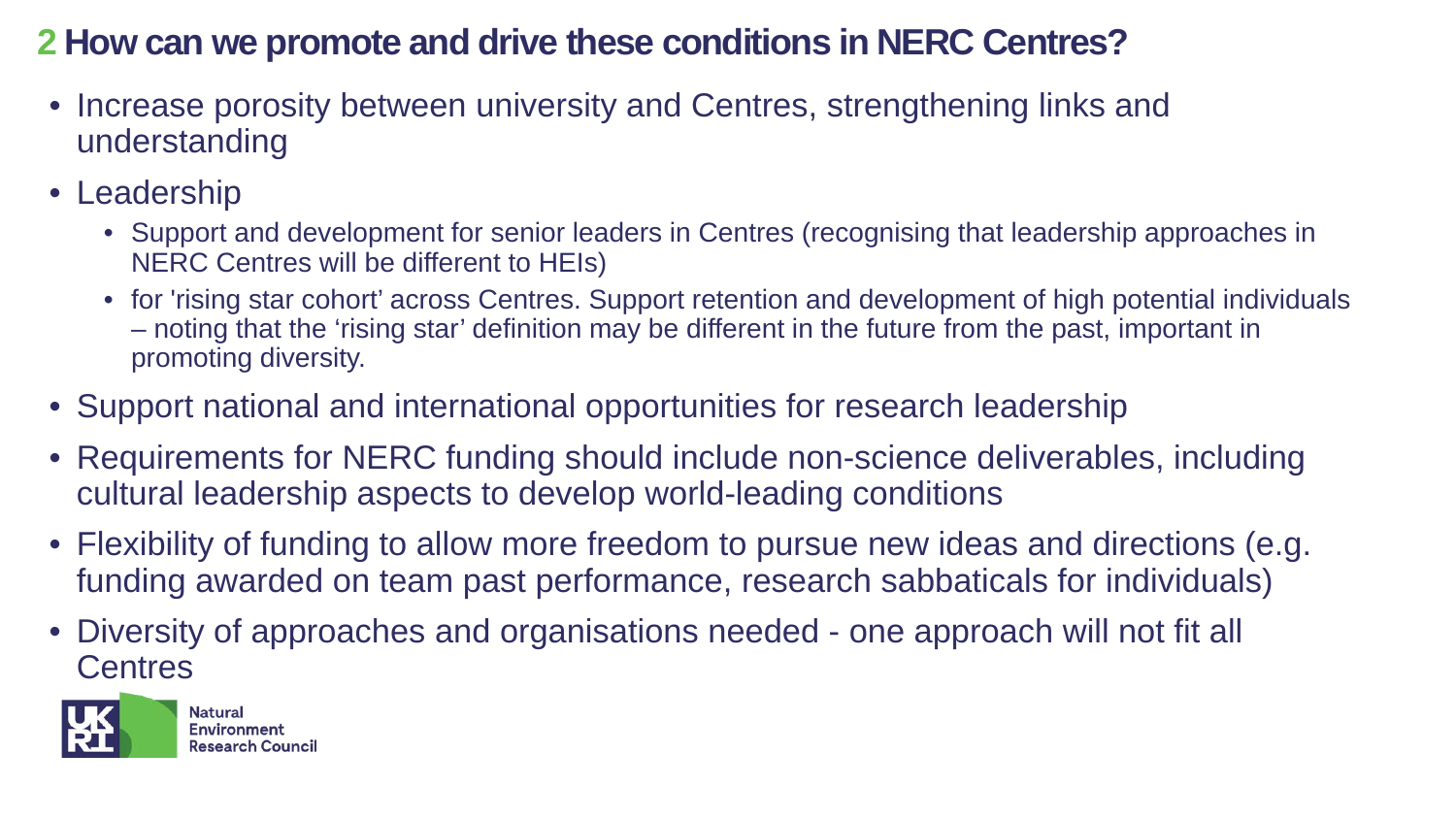## **Engagement 1:**

### **What key topics should we prioritise for immediate and longer-term engagement?**

opportunities for solutions-focussed science<br>Be responsive to changing drivers, but nove Suggestions aligned with current delivery plan agenda, but capitalise on post-COVID

Be responsive to changing drivers, but novel areas suggested:

- **Cities**
- **Driving international science**
- Regional needs

Culture (diversity and practise)

Be strategic (must/sensible/wise...to do...)



### **With whom should we prioritise engagement and why**?

Create opportunities by increasing accessibility to NERC

- **Business**
- **Policy**
- NGOS

Drive research agenda

- With Europe & internationally (driving the agenda)
- Devolved nations / regional bodies
- Across research councils

For future health of environmental science

- Future science base
- Diverse audiences (who is 'NERC'?)
- Those who could advocate for us at multiple levels
- Address dis-incentivisation with research community

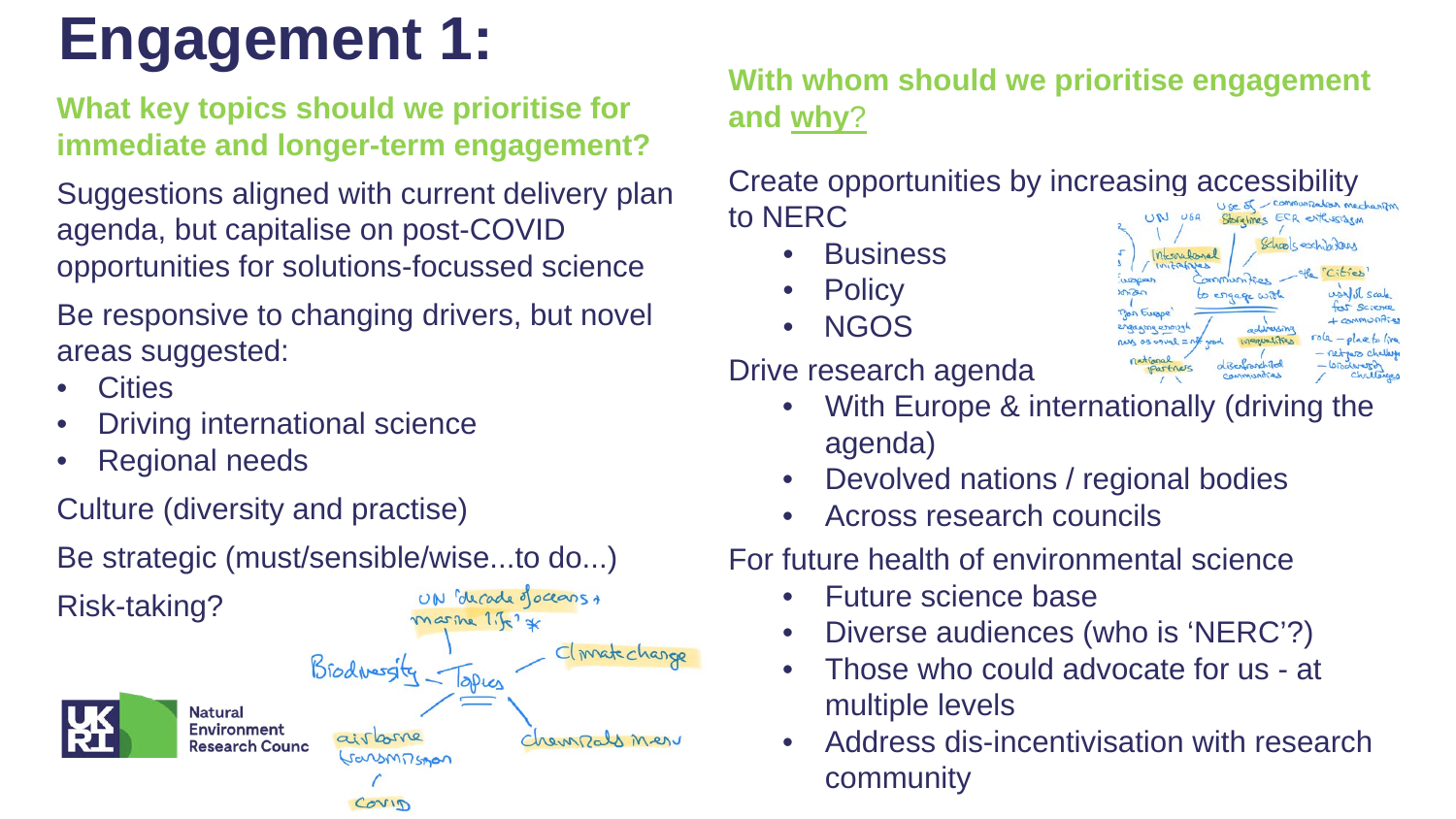## **Engagement 2:**





**For these drivers, what are the most effective engagement processes?**

Going to the environment best for engagement:

- business breakfasts
- conferences /webinars to show NERC is fundamental to research generation

### Make NERC accessible

- Pathways to access for those unfamiliar (can be different)
- Sort out digital comms perceived lacking: Social media & web pages

## Co-creation:

- evidence of effectiveness in generating programme content pre-award e.g. SPF;
- could riskier commissioning produce better outcome? (award fund co-creation with open direction)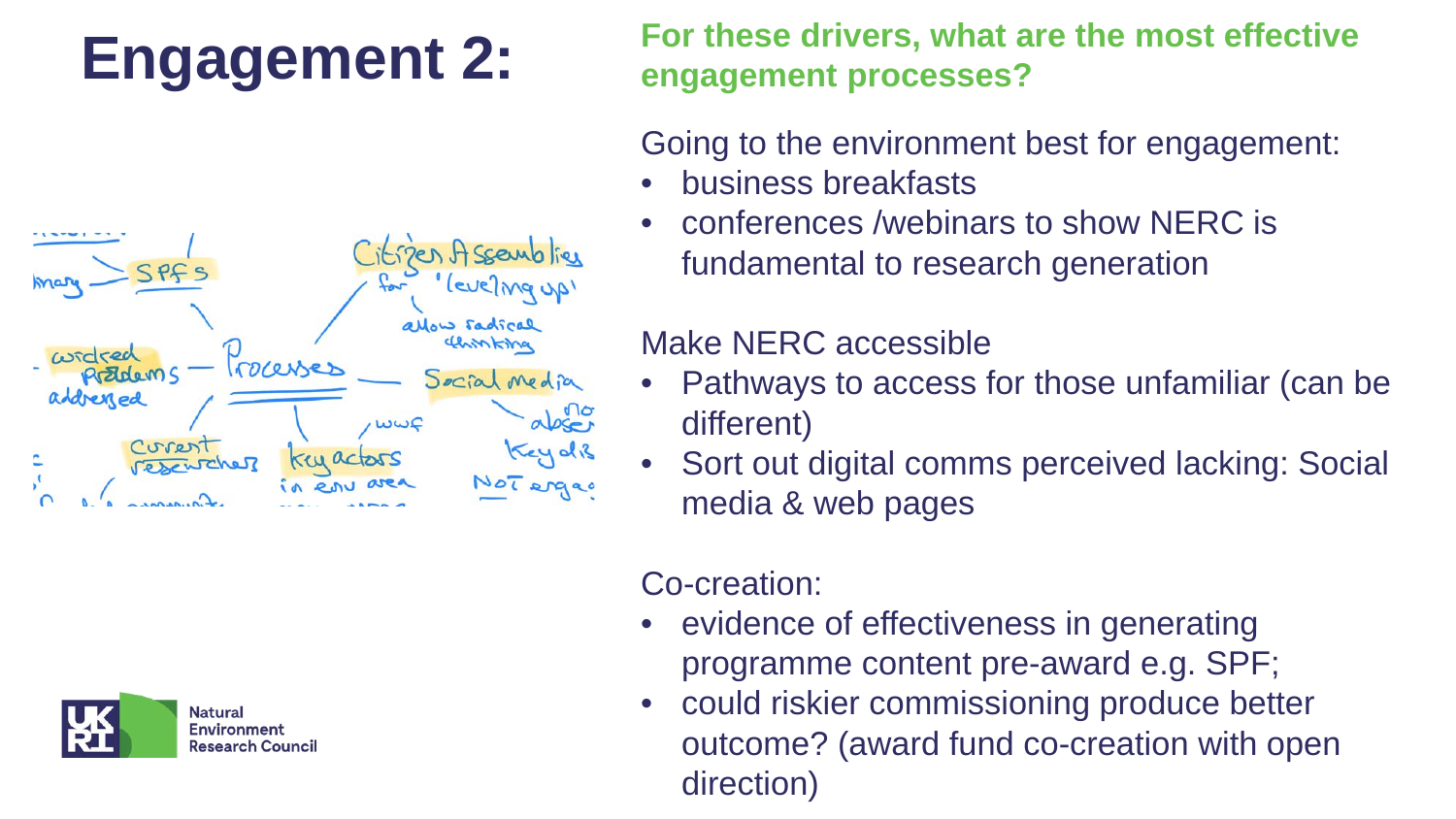## **UKRI Net Zero+ 1**

- Systems approach is welcome; need to break theme of Net Zero+ down to ground it
- Scale: recognition of need to act at scale beyond individual Councils and national boundaries
- Focus on research to inform innovations needed, not leading the societal transformation
- Offer to Government credibility and R&I to inform **setting standards** and trust in system e.g. offsetting cf credible removal, economics of biodiversity and links to decisions in Govt about e.g. land use, oceans (blue mining)
- Agility: funding in the round provided by UKRI; respond to Govt on fast moving issues; and to convene in setting challenges
- Importance of 'geography':
	- For science i.e. variability so we can adapt and test solutions; adaptive adaptation (change approach over time)
	- For communities: understand impacts on specific people (e.g. farmers, fishers and their livelihoods and communities) and those 'businesses' e.g. LEPs that can articulate concerns and need for innovation; equity concerns